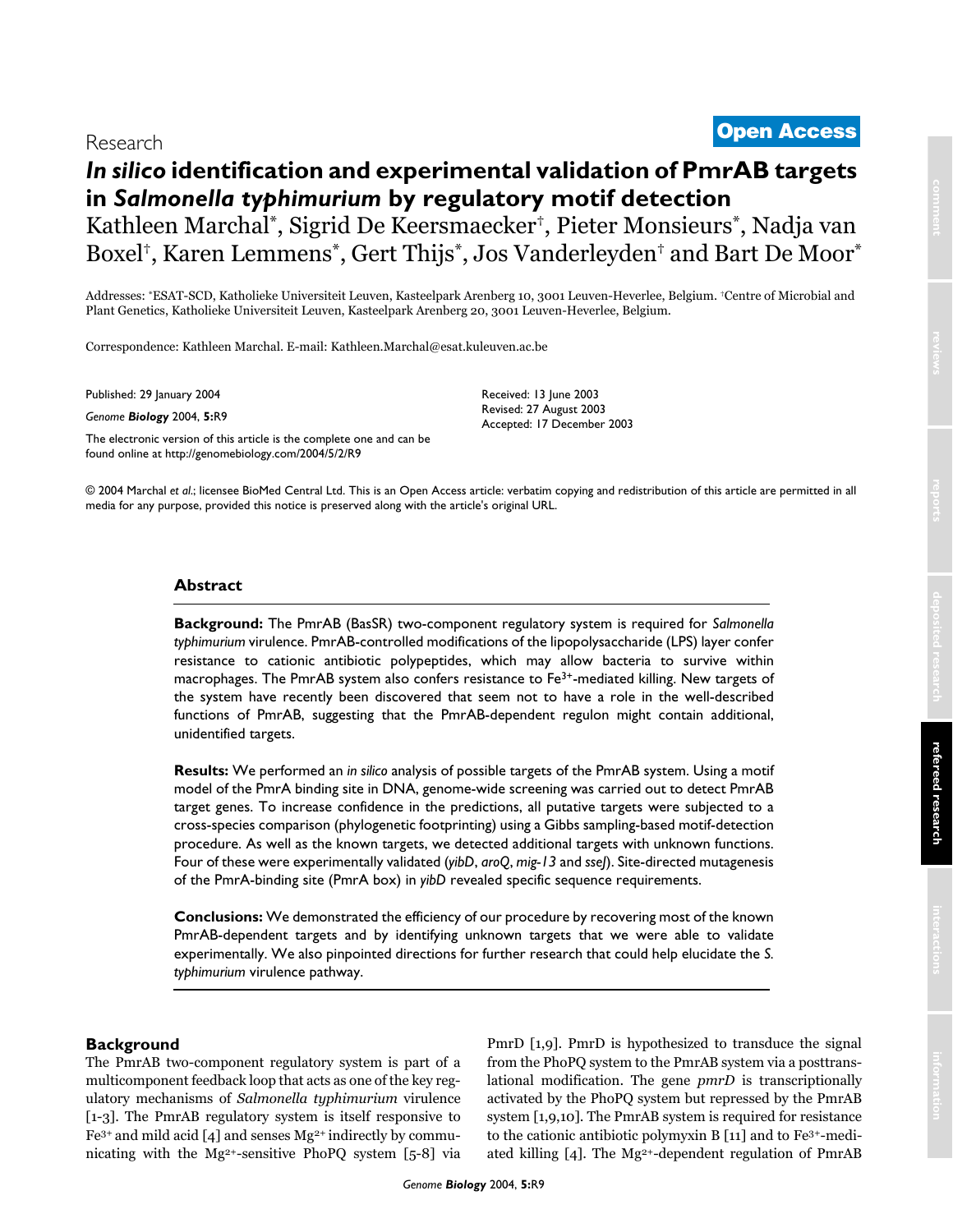was shown to be important for gene expression in an intracellular environment [\[12](#page-18-4)]. Fe3+-dependent PmrAB regulation, on the other hand, has been hypothesized to be essential for survival in extracellular environments [13]. A region in DNA to which the PmrA protein binds has been identified by DNA footprinting analysis [14,[15](#page-18-5)].

In contrast to *pmrD*, other known target genes of PmrAB in *S. typhimurium* are transcriptionally activated. One group of targets is involved in LPS modification. PmrAB-induced modifications include the addition of 4-amino-4-deoxy-Larabinose (Ara4N) and phosphoethanolamine (pEtN) to lipid A [[16](#page-18-6)]. Loci involved in the Ara4N modification of lipid A are *ugd* [6] and the *pmrHFIJKLM* loci, both of which are responsible for Ara4N biosynthesis [[2,](#page-18-7)[16](#page-18-6)[-18](#page-18-8)] and incorporation of Ara4N into lipid A [\[19](#page-18-9)[,20\]](#page-18-10). LPS modifications are hypothesized to allow bacterial survival within macrophages by lowering the affinity of the LPS for amphipathic cationic peptides with antimicrobial activity that are produced as a consequence of the innate immune response.

A second class of targets are directly dependent on PmrAB, but have as-yet-undefined functions. *pmrC* (co-transcribed with *pmrAB* [\[21](#page-18-11)]) and *pmrG* (located upstream of the *pmrH-FIJKLM* operon) are both transcriptionally activated by PmrAB. Mutations in *pmrG* did not affect the resistance to polymyxin B [\[2](#page-18-7)]. Tamayo *et al.* recently identified two additional targets of PmrAB - *yibD* and *dgoA*. However, none of these was involved in resistance to polymyxin B or to high concentrations of Fe3+ [[22\]](#page-18-12). These genes might therefore represent a group of as-yet-unidentified functions regulated by the PmrAB system [[22\]](#page-18-12). Also, PmrAB-regulated genes involved in resistance to Fe3+ and pEtN addition to LPS remain to be identified [[22\]](#page-18-12). Together with the recent indications of new PmrAB-dependent functions, this raises the possibility that not all PmrAB targets have yet been identified. Therefore, in this study we used an *in silico* approach to predict targets of the PmrAB regulatory system. Several methodologies exist for genome-wide screening using a motif model (or mathematical representation) of experimentally verified regulatory sites [23[-27](#page-18-13)]. These assign to each possible motif position in the genome a score (the specifics of which depend on the methodology) that indicates how well the subsequence located at that position matches the motif model. Genomewide screenings of this type have proved successful in detecting additional targets of the regulator being investigated. However, more reliable predictions for motifs in specific pathways have been obtained by incorporating cross-species comparisons (phylogenetic footprinting) [26,28-34]. Because evolutionary forces tend to preferentially retain functional DNA sequences, motifs that are conserved in the intergenic regions of orthologs derived from several related species are more likely to be biologically relevant [35,36].

In this study, we combine both approaches. Putative targets identified by a genome-wide screening were, whenever



#### **Figure 1**

Consensus sequence of the PmrA box. Motif logo representing the initial motif model used to screen the *S. typhimurium* intergenic sequences.

possible, analyzed by phylogenetic footprinting based on Gibbs sampling [33,34,37]. Four interesting targets were validated by wet lab experiments and the PmrA box of a representative target was subjected to site-directed mutagenesis.

## **Results**

#### **Genome-wide screening using a PmrA motif model**

Gibbs sampling was used to detect PmrA-binding motifs in the intergenic regions of three experimentally verified PmrAB targets (*ugd*, *pmrC*, *pmrG*). The logo of the statistically overrepresented motif detected is represented in Figure 1. This motif corresponded to the PmrA-binding site experimentally identified by Aguirre *et al*. [[15](#page-18-5)] and partially overlapped the PmrA-binding site delineated by Wosten *et al*. [14]. They detected this site upstream of the transcription start of *pmrC*, in the intergenic region between *pmrG* and *pmrH*, and upstream of *ugd* (on the plus strand) [14,[15](#page-18-5)]. We used the obtained motif model in a genome-wide screening of the *S. typhimurium* intergenic sequences [\[38\]](#page-19-0). Table 1 summarizes the results of our screening, using a threshold as described in Materials and methods. From experimentally verified examples, it appears that the PmrA motif can be biologically functional not only when present on the plus strand (as in the case of *pmrH*), but also when located on the minus strand (for example in *pmrG*) [14]. Therefore, both strands of the genome sequence were screened.

#### **Identification of close homologs**

We can expect to detect conserved biologically active PmrA motifs only in species that have a functional counterpart of the *S. typhimurium* PmrAB system. Of all the completely sequenced bacterial species, only the genomes of *S. typhimurium*, *S. typhi*, *Escherichia coli*, *Shigella flexneri* and *Yersinia pestis* contain the amino-acid motif that determines the specificity of the sensor protein PmrB (the amino acids suggested to be involved in binding Fe3+ [4]). Also, the protein domains involved in the binding of PmrA to DNA were almost perfectly conserved in the PmrA orthologs in the species above (PF00486 domain, see supplementary information on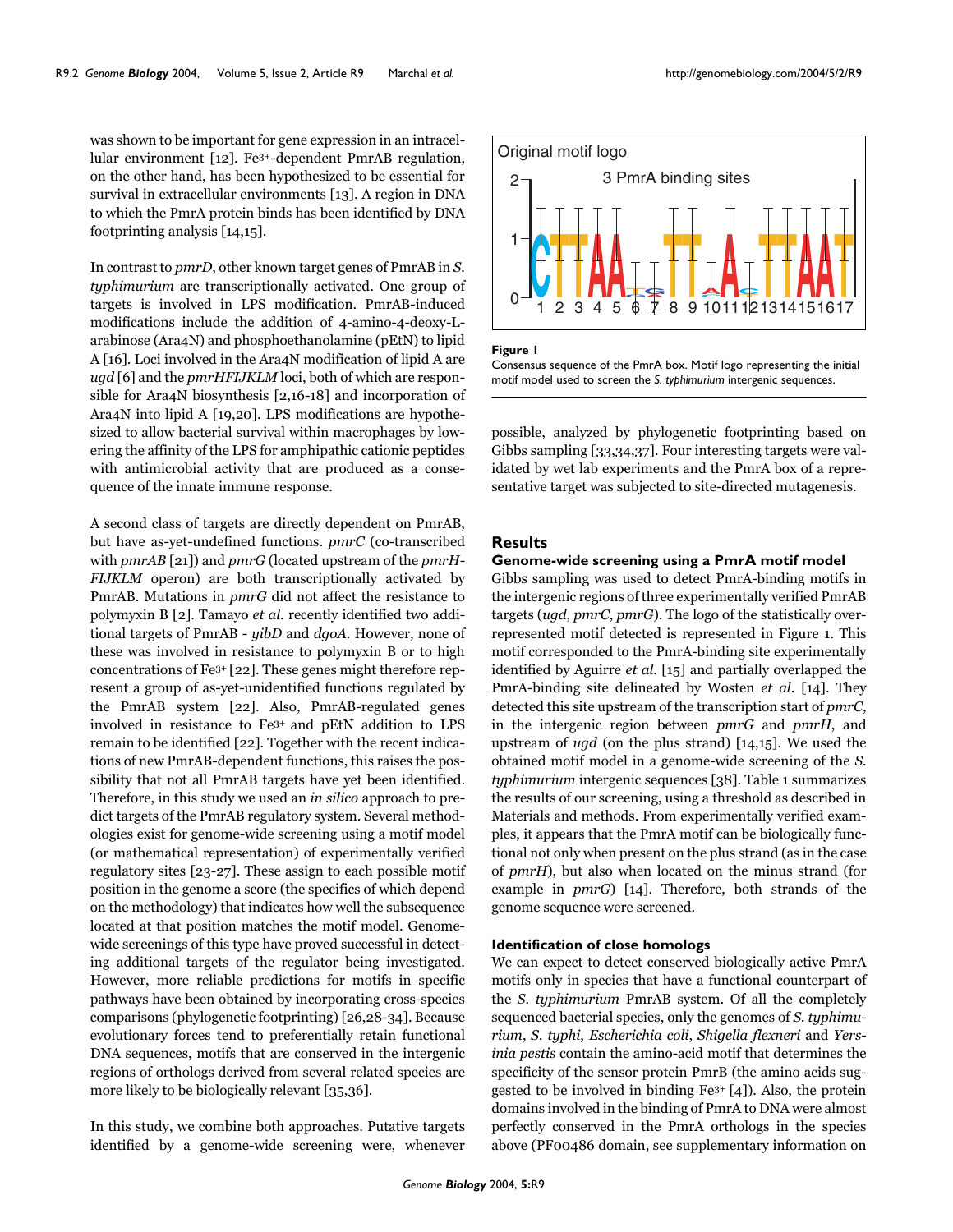## **Table 1**

## **List of the putative PmrAB targets in** *S. typhimurium*

| Name           | Description                                                                                                                                                                                                                                        | Score    | Instance                            | Alignment Footprint |           | Distribution<br>(COG) | Distribution<br>[38]           |
|----------------|----------------------------------------------------------------------------------------------------------------------------------------------------------------------------------------------------------------------------------------------------|----------|-------------------------------------|---------------------|-----------|-----------------------|--------------------------------|
| Minus strand   |                                                                                                                                                                                                                                                    |          |                                     |                     |           |                       |                                |
| <b>STM1273</b> | Putative nitric oxide reductase                                                                                                                                                                                                                    | 0.848436 | <b>CTTAATGTTT</b><br>TCTTAAT        | $\prime$            | $\prime$  | 1000                  | All Salmonella<br>only         |
| STM2132        | Pseudogene; frameshift; putative RBS for<br>STM2133                                                                                                                                                                                                | 0.814252 | TTTTAGATTC<br><b>ACTTAAT</b>        | $\prime$            | $\prime$  | 1000                  | Some or all<br>Salmonella only |
| STM4596        | Paralog of E. coli ORF, hypothetical protein<br>(AAC73478.1); BLAST hit to putative inner<br>membrane protein                                                                                                                                      | 0.806962 | <b>TTTAATATTC</b><br><b>ACTTAAA</b> | $\prime$            | $\prime$  | 1000                  | Some Salmonella<br>only        |
| STM3131        | Putative cytoplasmic protein; putative RBS<br>for STM3130; putative first gene of operon<br>with STM3130 (putative hypothetical<br>protein)                                                                                                        | 0.801641 | <b>CTTAATTTTT</b><br>ACTTATT        | $\prime$            | $\prime$  | 1000                  | All Salmonella<br>only         |
| STM1020        | Gifsy-2 prophage                                                                                                                                                                                                                                   | 0.791616 | <b>CTTATTGTTA</b><br><b>AGTCAAT</b> | $\prime$            | $\prime$  | 1000                  | Other<br>distributions         |
| stdA           | STM3029; paralog of E. coli putative<br>fimbrial-like protein (AAC73813.1); BLAST<br>hit to putative fimbrial-like protein                                                                                                                         | 0.788548 | <b>CAAAACATT</b><br>AACTTAAT        | $\prime$            | $\prime$  | 1000                  | Subspecies 1<br>only?          |
| ugd            | STM2080; S. typhimurium UDP-glucose 6-<br>dehydrogenase                                                                                                                                                                                            | 0.781719 | <b>CTCAGAATT</b><br>AACTTAAT        | m                   | $\ddot{}$ | 1100                  | All nine<br>genomes            |
| sinR           | STM0304; S. typhimurium SINR protein.<br>(SW:SINR_SALTY) transcriptional<br>regulator                                                                                                                                                              | 0.780204 | CTTGATATCA<br>TCTTAAT               | $\prime$            | $\prime$  |                       | Subspecies 1<br>only           |
| STM3131        | Putative cytoplasmic protein; putative RBS<br>for STM3130; putative first gene of operon<br>with STM3130; (putative hypothetical<br>protein)                                                                                                       | 0.772846 | <b>CTTAATACTC</b><br>ACATTAT        | $\prime$            | $\prime$  | 1000                  | Other<br>distributions         |
| STM4413        | Putative imidazolonepropionase and<br>related amidohydrolases; putative RBS for<br>STM4412; first gene of operon with<br>STM4412 (D-galactonate transport)                                                                                         | 0.771153 | <b>GTGAATGTT</b><br>AAATTAAT        | $\prime$            | $\prime$  | 1000                  | Some or all<br>Salmonella only |
| ybdO           | STM0606; ortholog of E. coli putative<br>transcriptional regulator LYSR-type<br>(AAC73704.1); BLAST hit to putative<br>transcriptional regulator, LysR family                                                                                      | 0.769839 | <b>CTTAATGTA</b><br>GAGTTTAT        | m                   | +         | 1110                  | All Salmonella<br>only         |
| oraA           | STM2828; ortholog of E. coli regulator,<br>OraA protein (AAC75740.1); BLAST hit to<br>regulator                                                                                                                                                    | 0.766748 | <b>CTTGATGGT</b><br>AATTTAAC        | m                   |           | 1110                  | All nine<br>genomes            |
| sdhC           | STM0732; Ortholog of E. coli succinate<br>dehydrogenase, cytochrome b556<br>(AAC73815.1); Putative RBS for sdhD; first<br>gene of putative operon encoding succinate<br>dehydrogenase                                                              | 0.765950 | <b>CTTATTATTC</b><br><b>CCTTAAG</b> | $\prime$            | $\prime$  | 1000                  | All nine<br>genomes            |
| ycaR           | STM0987; Ortholog of E. coli ORF,<br>hypothetical protein (AAC74003.1);<br>BLAST hit to putative inner membrane<br>protein; Putative RBS for kdsB; first gene of<br>a putative operon with ksdB (CMP-3-<br>deoxy-D-manno-octulosanate transferase) | 0.765889 | <b>TTCAATATTA</b><br><b>ACATAAT</b> | $\prime$            | $\prime$  | 1000                  | All nine<br>genomes            |
| lasT           | STM4600; Ortholog of E. coli ORF,<br>hypothetical protein (AAC77356.1);<br>BLAST hit to putative tRNA <sup>*</sup> tRNA<br>methyltransferase                                                                                                       | 0.765754 | ATTTAGGATA<br>ATTTAAT               | nd                  | $\prime$  | 1110                  | All nine<br>genomes            |
| STM2137        | Putative cytoplasmic protein                                                                                                                                                                                                                       | 0.764036 | TTTAACCTTA<br><b>ATTTAAT</b>        | nd                  | $\prime$  | 1100                  | Some Salmonella<br>only        |
| STM1672        | Putative cytoplasmic protein                                                                                                                                                                                                                       | 0.762904 | <b>ATTAATAGTC</b><br><b>ACTTATT</b> | $\prime$            | $\prime$  | 1000                  | Subspecies 1<br>only?          |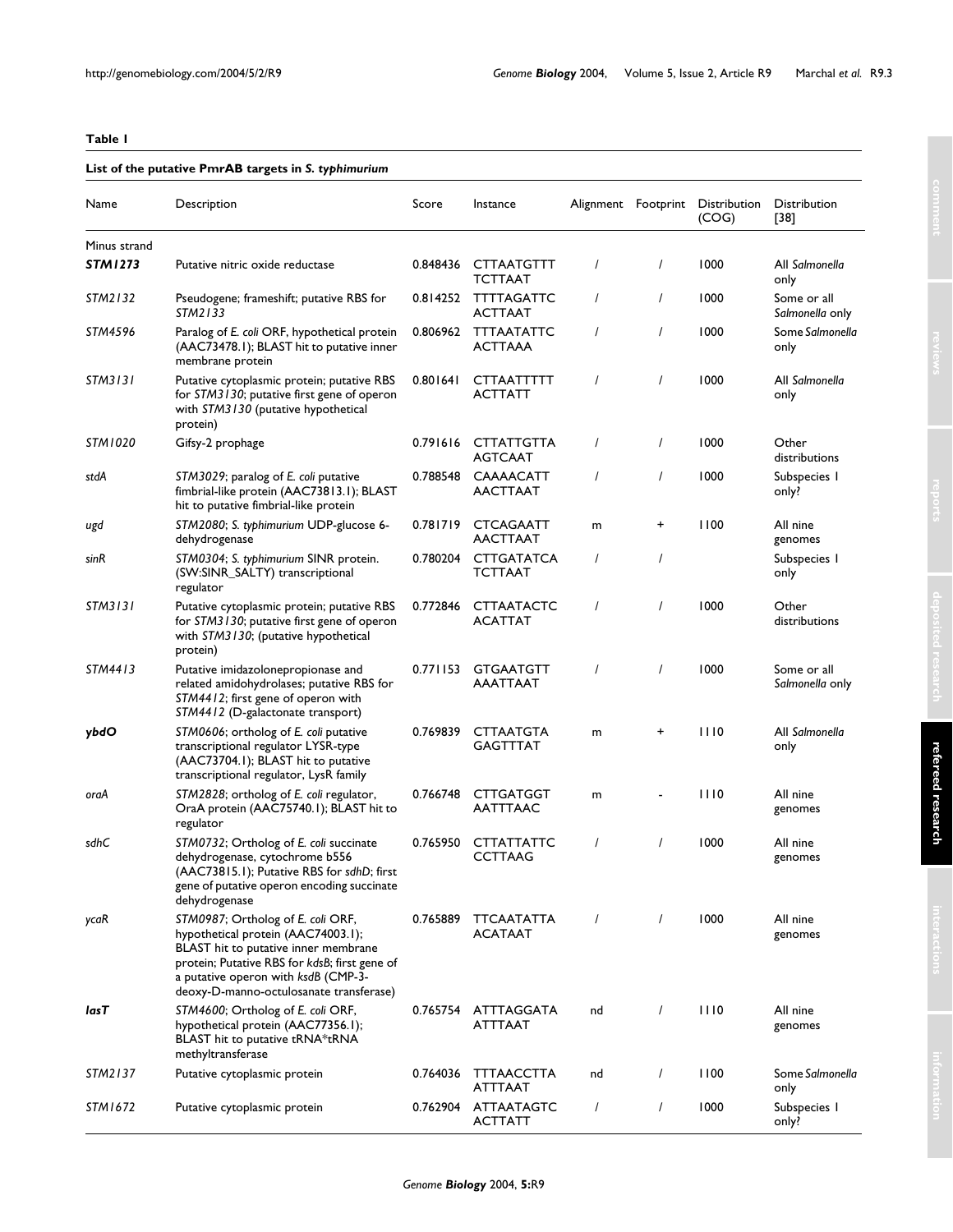|                             | List of the putative PmrAB targets in S. typhimurium                                                                                                                                                                                                                                                             |          |                                     |          |           |      |                                 |
|-----------------------------|------------------------------------------------------------------------------------------------------------------------------------------------------------------------------------------------------------------------------------------------------------------------------------------------------------------|----------|-------------------------------------|----------|-----------|------|---------------------------------|
| gcvA                        | STM2982; Ortholog of E. coli positive<br>regulator of gcv operon (AAC75850.1);<br>first gene of putative operon (gcvA, ygdD,<br>ygdE containing a SAM-dependent<br>methyltransferase)                                                                                                                            | 0.761166 | <b>CTTAATGTC</b><br><b>GAATGAAT</b> | m        | $\ddot{}$ | 1111 | All nine<br>genomes             |
| ycgO                        | STM1801; Ortholog of E. coli ORF,<br>hypothetical protein (AAC74275.1);<br>BLAST hit to putative CPAI family, Na:H<br>transport protein                                                                                                                                                                          | 0.760685 | <b>TTTAACATTA</b><br><b>ACATAAT</b> | m        | $\ddot{}$ | 1110 | All nine<br>genomes?            |
| STM2287                     | Paralog of E. coli putative sulfatase*<br>phosphatase (AAC75329.1); BLAST hit to<br>putative cytoplasmic protein                                                                                                                                                                                                 | 0.759519 | <b>CTTATTATTC</b><br><b>ACATAAC</b> | $\prime$ | $\prime$  | 1000 | Some or all<br>Salmonella only? |
| yebW                        | STM1852; Ortholog of E. coli ORF,<br>hypothetical protein (AAC74907.1);<br>BLAST hit to putative inner membrane<br>lipoprotein                                                                                                                                                                                   | 0.754895 | <b>CTCAATGTTA</b><br><b>ACTACTT</b> | $\prime$ | $\prime$  | 1000 | All nine<br>genomes?            |
| STM0897                     | Hypothetical protein Fels-1 prophage                                                                                                                                                                                                                                                                             | 0.754468 | <b>CGTAAGGCT</b><br><b>CTTTTAAT</b> | $\prime$ | $\prime$  | 1000 | Some Salmonella<br>only         |
| lpfA                        | STM3640; S. typhimurium long polar fimbrial<br>protein A precursor; first gene of a<br>putative fimbriae synthesis operon                                                                                                                                                                                        | 0.753228 | ATTAAGAATA<br>AATTAAT               | $\prime$ | $\prime$  | 1000 | Other<br>distributions          |
| Plus strand                 |                                                                                                                                                                                                                                                                                                                  |          |                                     |          |           |      |                                 |
| yjdB*                       | STM4293; S. typhimurium hypothetical 61.6<br>kDa protein in basS*pmrA-adiY intergenic<br>region. (SW:YJDB_SALTY) putative<br>integral membrane protein; Putative RBS<br>for basR; first gene of the putative operon<br>(yjdB basR basS)                                                                          | 0.930146 | <b>CTTAAGGTT</b><br><b>CACTTAAT</b> | m        | +         | 1111 | All nine<br>genomes             |
| ugd                         | STM2080; S. typhimurium UDP-glucose 6-<br>dehydrogenase                                                                                                                                                                                                                                                          | 0.913666 | <b>CTTAATATTA</b><br><b>ACTTAAT</b> | m        | +         | 1100 | All nine<br>genomes             |
| yfbE/ais                    | STM2297; Ortholog of E. coli putative<br>enzyme (AAC75313.1); first gene of the<br>yfbE operon; shared intergenic with ais                                                                                                                                                                                       | 0.912660 | <b>CTTAATGTTA</b><br>ATTTAAT        | m        | $\ddot{}$ | ШI   | All nine<br>genomes?            |
| STM1269*/<br><b>STM1268</b> | Putative chorismate mutase; intergenic<br>shared with STM1268                                                                                                                                                                                                                                                    | 0.888478 | <b>CTTAATGTTA</b><br><b>TCTTAAT</b> | $\prime$ | $\prime$  | 1000 | All Salmonella<br>only          |
| STM0692                     | Paralog of E. coli nitrogen assimilation<br>control protein (AAC75050.1); putative<br>transcriptional regulator, LysR family                                                                                                                                                                                     | 0.814773 | <b>CTTGATGTT</b><br><b>GATTTAAT</b> | $\prime$ | $\prime$  | 1000 | All Salmonella<br>only          |
| ybjG/mdfA*                  | STM0865; Ortholog of E. coli orf,<br>hypothetical protein (AAC73928.1);<br>putative permease; intergenic shared with<br>mdfA (multidrug translocase)                                                                                                                                                             | 0.810981 | <b>CTTTAAGGTT</b><br>AATTTAA        | m        | +         | 1111 | All nine<br>genomes             |
| STM2901                     | Hypothetical protein putative cytoplasmic<br>protein; located downstream of<br>pathogenicity island I                                                                                                                                                                                                            | 0.803712 | <b>CTTAATATCA</b><br><b>ATATAAT</b> |          | $\prime$  | 1000 | Other<br>distributions          |
| yhjC/yhjB                   | STM3607; Ortholog of E. coli putative<br>transcriptional regulator LysR-type<br>(AAC76546.1); intergenic shared with yhjB<br>(putative transcriptional regulator)                                                                                                                                                | 0.796967 | TTGAATATTA<br>ATTTAAT               | nd       | $\prime$  | 1110 | All nine<br>genomes?            |
| yjbE/pgi                    | STM4222; Ortholog of E. coli orf,<br>hypothetical protein (AAC76996.1);<br>BLAST hit to putative outer membrane<br>protein; first gene of the putative operon<br>(yjbE, yjbF, yjbG, yjbH) consisting of putative<br>outer membrane (lipo)proteins; intergenic<br>shared with pgi (glucosephosphate<br>isomerase) | 0.791181 | TTTAATTTTA<br><b>ACTTATT</b>        | $\prime$ | $\prime$  | 1000 | All nine<br>genomes?            |
| yibD*                       | STM3707; Ortholog of E. coli putative<br>regulator (AAC76639.1); BLAST hit to<br>putative glycosyltransferase                                                                                                                                                                                                    | 0.790879 | <b>CTTAATAGTT</b><br><b>TCTTAAT</b> | m        | +         | 1100 | Other<br>distributions          |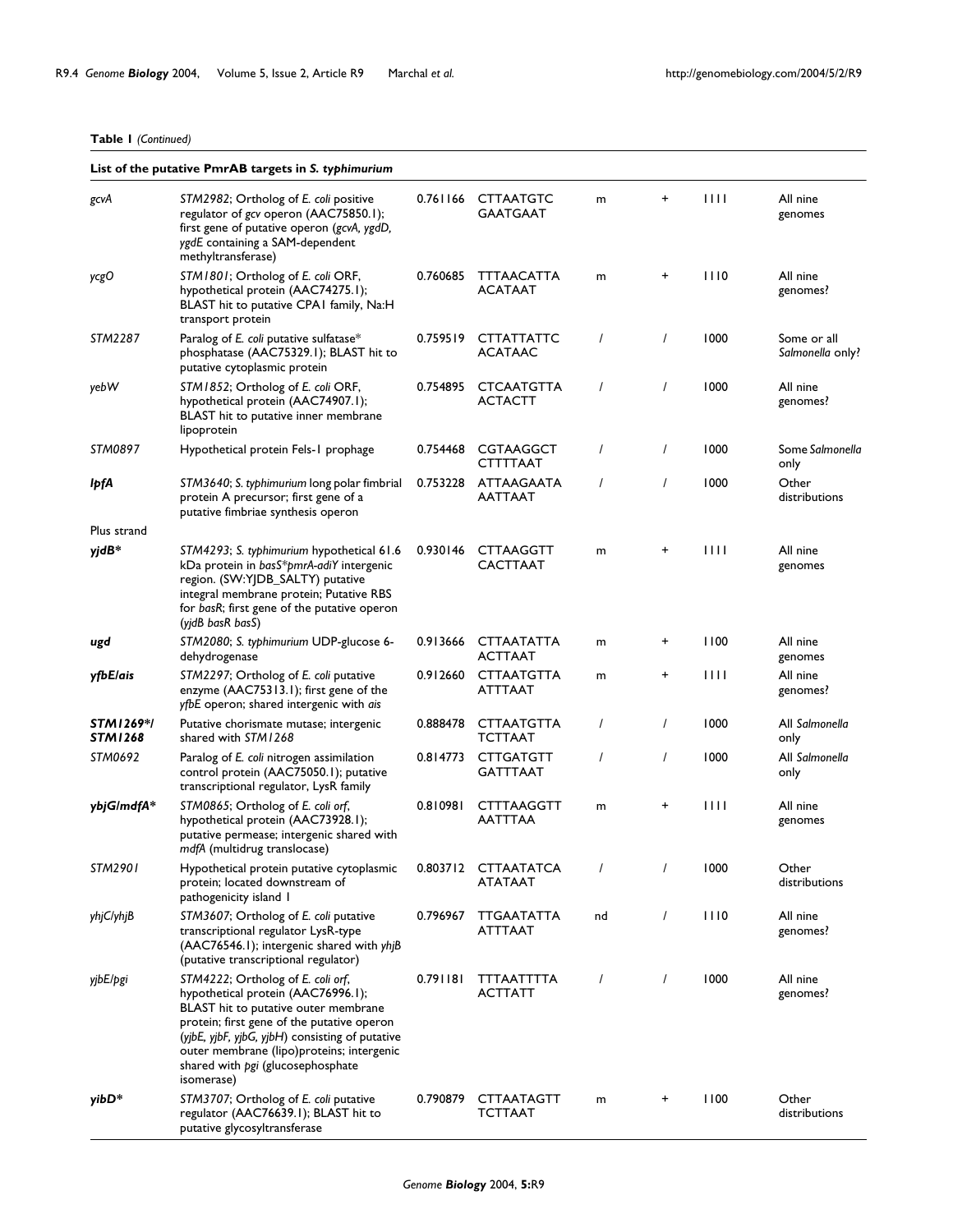| STM1926/flhC        | Putative cytoplasmic protein; Putative RBS<br>for STM1926; first gene of a putative<br>operon with yecG (putative universal stres<br>protein); shared intergenic with flhC en<br>flhD (flagellar transcriptional activator)                                                                                    | 0.790699 | <b>CCTAATGTT</b><br>CACTTTTT          |                | $\prime$ | 1000 | Some or all<br>Salmonella only |
|---------------------|----------------------------------------------------------------------------------------------------------------------------------------------------------------------------------------------------------------------------------------------------------------------------------------------------------------|----------|---------------------------------------|----------------|----------|------|--------------------------------|
| STM0334/<br>STM0335 | Putative cytoplasmic protein; shared<br>intergenic with STM0335                                                                                                                                                                                                                                                | 0.789514 | <b>TTTCATATTC</b><br><b>ATTTAAT</b>   | $\overline{I}$ | $\prime$ | 1000 | Some Salmonella<br>only        |
| ybdN                | STM0605; Ortholog of E. coli orf,<br>hypothetical protein (AAC73703.1);<br>BLAST hit to putative 3-phosphoadenosine<br>5-phosphosulfate sulfotransferase (PAPS<br>reductase)*FAD synthetase Putative RBS<br>for ybdM; first gene of a putative operon<br>with ybdM (hypothetical transcriptional<br>regulator) | 0.788778 | <b>ATTAATATAA</b><br><b>ATTTAAT</b>   | nd             | $\prime$ | 1100 | All nine<br>genomes?           |
| glgB                | STM3538; Ortholog of E. coli 1,4-alpha-<br>glucan branching enzyme (AAC76457.1);<br>BLAST hit to 1,4-alpha-glucan branching<br>enzyme; Putative RBS for glgX; putative<br>first gene of operon involved in glycogen<br>synthesis                                                                               | 0.779808 | TTTAAGGGT<br>AGCTTAAT                 | m              |          | 1111 | All nine<br>genomes            |
| leuO                | STM0115; S. typhimurium probable<br>activator protein in leuabcd operon.<br>(SW:LEUO_SALTY) putative<br>transcriptional regulator (LysR family)                                                                                                                                                                | 0.776490 | ATTAATGTTA<br>ACTTTTT                 | m              |          | 1111 | All nine<br>genomes            |
| STM0343             | Paralog of E. coli orf, hypothetical protein<br>(AAC75237.1); BLAST hit to AAC75237.1<br>identity in aa 10 - 512 putative Diguanylate<br>cyclase*phosphodiesterase domain                                                                                                                                      | 0.774271 | <b>ATTAATGTTA</b><br>CTTTAGT          | nd             | 1        | 1100 | Subspecies 1<br>only           |
| orf242              | STM1390 S. typhimurium ORF242<br>(gi 4456866) putative regulatory proteins,<br>merR family                                                                                                                                                                                                                     | 0.773644 | <b>CTTAGTCTTC</b><br>ATTTGAT          | 1              | $\prime$ | 1000 | Other<br>distributions         |
| STM 1868A/<br>mig-3 | Lytic enzyme; intergenic shared with mig-3<br>(phage assembly protein)                                                                                                                                                                                                                                         | 0.773462 | <b>CTTAATGATT</b><br><b>ATTTATT</b>   | $\prime$       | $\prime$ | 1000 | ŗ                              |
| STM2763/<br>STM2726 | Paralog of E. coli prophage CP4-57<br>integrase (AAC75670.1); BLAST hit to<br>putative integrase; intergenic shared with<br>STM2726 (putative inner membrane)                                                                                                                                                  | 0.772053 | <b>ATTAATGTCC</b><br>ATTTAGT          | $\prime$       | $\prime$ | 1000 | S. typhimurium<br>only         |
| pntA                | STM1479; Ortholog of E. coli pyridine<br>nucleotide transhydrogenase, alpha subunit<br>(AAC74675.1); Blast hit to AAC74675.1<br>pyridine nucleotide transhydrogenase<br>(proton pump), alpha subunit; Putative RBS<br>for pntB; first gene of the putative operon<br>(pntA, pntB)                              | 0.770547 | TTTAATGTTA<br><b>ATTTCTT</b>          | m              |          | 1111 | All nine<br>genomes            |
| STM0057/cit2        | Putative citrate-sodium symport; intergenic<br>shared with citC2 (citrate lyase synthetase)                                                                                                                                                                                                                    | 0.767968 | <b>CTCATGGTT</b><br>CATTGAAT          | nd             | $\prime$ | 1110 | Other<br>distributions         |
| yrbF                | STM3313; Ortholog of E. coli putative ATP- 0.766758<br>binding component of a transport system<br>(AAC76227.1); Blast hit to AAC76227.1<br>putative ABC superfamily (atp_bind)<br>transport protein; Putative RBS for yrbE;<br>RegulonDB:STMS1H003330; first gene of<br>putative yrb operon (ABC transporter)  |          | <b>CCTAATTTTG</b><br><b>ACTTTAT</b>   | m              | +        | 1111 | All nine<br>genomes            |
| yejG                | STM2220; Paralog of E. coli orf, hypothetical<br>protein (AAC75242.1); Blast hit to putative<br>cytoplasmic protein                                                                                                                                                                                            | 0.767099 | <b>CTTTATGTTT</b><br><b>ATTTTAT</b>   | m              | +        | 1111 | All nine<br>genomes            |
| slsA                | STM3761; putative inner membrane<br>protein                                                                                                                                                                                                                                                                    | 0.765418 | <b>CTTTATGTTA</b><br>TTTAAAT          | nd             | $\prime$ | 1110 | Other<br>distributions         |
| yhcN                | STM3361; Ortholog of E. coli orf,<br>hypothetical protein (AAC76270.1); Blast<br>hit to putative outer membrane protein                                                                                                                                                                                        |          | 0.764452 ATTAGTGTAT<br><b>ACTTAAT</b> | m              | +        | 1111 | All nine<br>genomes?           |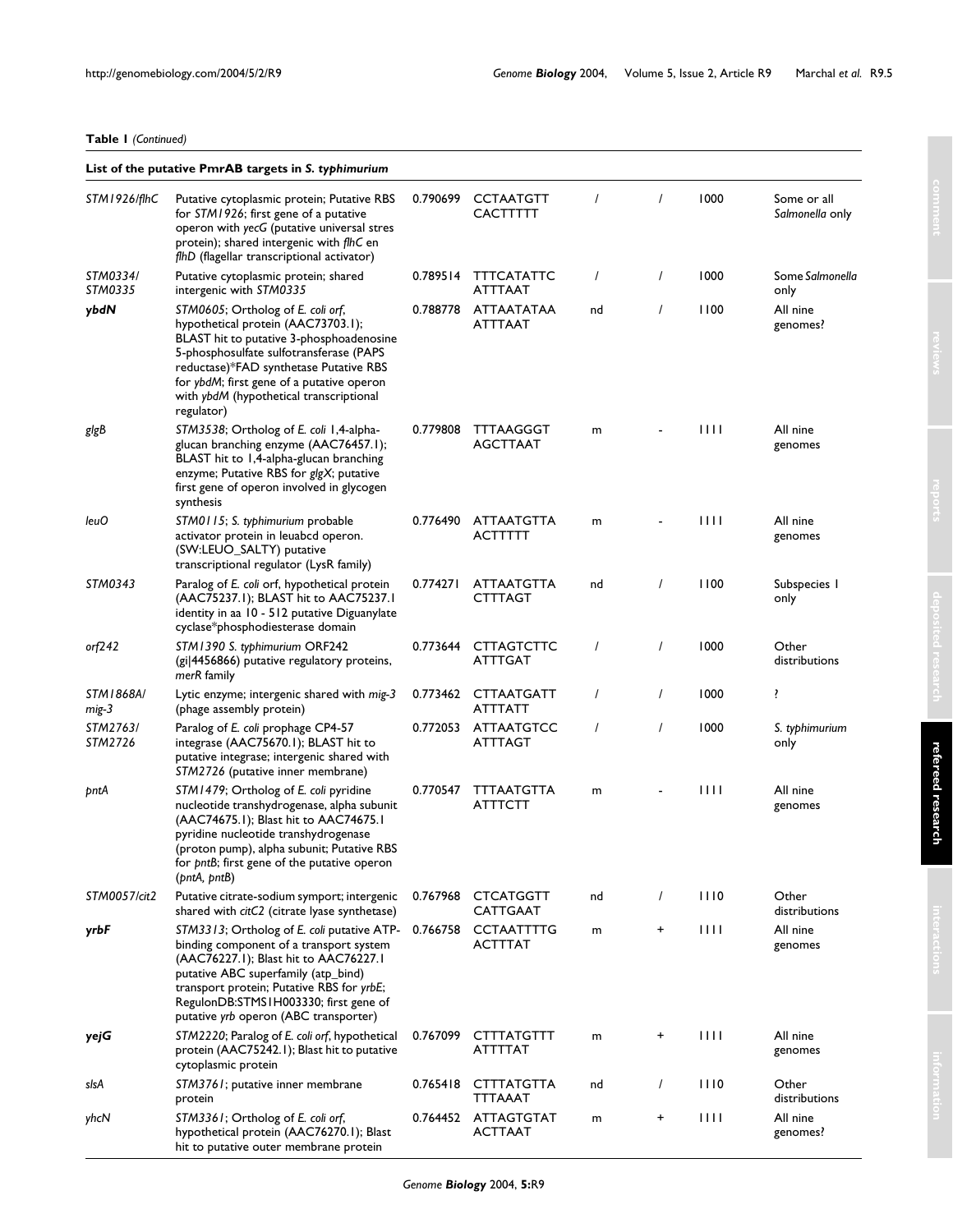|                   | List of the putative PmrAB targets in S. typhimurium                                                                                                                                                                                                                                                                         |          |                                       |          |          |      |                         |
|-------------------|------------------------------------------------------------------------------------------------------------------------------------------------------------------------------------------------------------------------------------------------------------------------------------------------------------------------------|----------|---------------------------------------|----------|----------|------|-------------------------|
| yceP              | STM I 161; Ortholog of E. coli orf,<br>hypothetical protein (AAC74144.1); Blast<br>hit to putative cytoplasmic protein                                                                                                                                                                                                       | 0.764191 | TTTATTGTTC<br><b>ATATAAT</b>          | m        | +        | 1100 | All nine<br>genomes     |
| STM4098           | putative arylsulfate sulfotransferase                                                                                                                                                                                                                                                                                        | 0.763003 | <b>TCTAATATTT</b><br>ATTTAAT          | nd       | I        | 1100 | Subspecies 1<br>only?   |
| stfA              | STM0195; S. typhimurium major fimbrial<br>subunit StfA                                                                                                                                                                                                                                                                       | 0.762241 | <b>ATCAATTTTA</b><br>ATTTAAT          | $\prime$ | $\prime$ | 1000 | Some Salmonella<br>only |
| atþŀ              | STM3869; Ortholog of E. coli membrane-<br>bound ATP synthase, F0 sector, subunit b<br>(AAC76759.1); Blast hit to imembrane-<br>bound ATP synthase, F0 sector, subunit b;<br>Putative RBS for atpH; first gene of a<br>putative operon encoding putative ATP<br>synthase                                                      | 0.760841 | CAGAAGGTT<br><b>AACTAGAT</b>          | m        | +        | 1111 | All nine<br>genomes     |
| yegH/wza          | STM2119; Ortholog of E. coli putative<br>transport protein (AAC75124.1); Blast hit<br>to putative inner membrane protein;<br>intergenic shared with wza (putative<br>polysaccharide export protein)                                                                                                                          | 0.760004 | ATTAATATTA<br>AATGAAT                 | m        |          | ШI   | All nine<br>genomes     |
| yjgD/argl         | STM4470; S. typhimurium hypothetical<br>protein in argl-miaE intergenic region<br>(ORF15.6). (SW:Y GD_SALTY) putative<br>cytoplasmic protein; Putative binding site<br>for ArgR; shared intergenic regions with<br>argl (arginine ornithine transferase); first<br>gene of a putative operon with miaE (tRNA<br>hydroxylase) | 0.759514 | <b>ATTAAAATTC</b><br><b>ACTTTAT</b>   | m        | +        | ШH   | All nine<br>genomes     |
| sseJ/<br>STM1630* | STM1631; S. typhimurium secreted effector;<br>regulated by SPI-2; shared intergenic with<br>STM1630 (putative inner membrane<br>protein)                                                                                                                                                                                     | 0.758303 | <b>CTTAAGAAAT</b><br>ATTTAAT          | $\prime$ | $\prime$ | 1000 | Some Salmonella<br>only |
| csrA              | STM2826; S. typhimurium carbon storage<br>regulator                                                                                                                                                                                                                                                                          | 0.756990 | CTTAGGTTTA<br><b>ACAGAAT</b>          | m        | +        | ШH   | All nine<br>genomes     |
| dinP/yafK         | STM0313; Ortholog of E. coli damage-<br>inducible protein P; putative tRNA<br>synthetase (AAC73335.1); Blast hit to<br>AAC73335.1 DNA polymerase IV, devoid<br>of proofreading, damage-inducible protein<br>P; intergenic shared with yafKJ (periplasmic<br>protein, putative amido transferase)                             | 0.756938 | <b>CATACTGTA</b><br><b>CACTTAAA</b>   | m        | +        | ШH   | All nine<br>genomes     |
| STM0346           | Putative outer membrane protein;<br>Homolog of $ail$ and $ompX$                                                                                                                                                                                                                                                              | 0.756369 | CATTAGGTG<br><b>CTCTTAAT</b>          | $\prime$ | $\prime$ | 1000 | Some Salmonella<br>only |
| ybfA/STM0707      | STM0708; Ortholog of E. coli orf,<br>hypothetical protein (AAC73793.1); Blast<br>hit to putative periplasmic protein;<br>intergenic shared with STM0707<br>(hypothetical protein)                                                                                                                                            | 0.754265 | <b>ATTAGTATTA</b><br>ATTTAAC          | m        |          | 1111 | All nine<br>genomes?    |
| yncD/STM1587      | STM1587; Ortholog of E. coli putative<br>outer membrane receptor for iron<br>transport (AAC74533.1); Blast hit to paral<br>putative outer membrane receptor;<br>intergenic shared with STM1586 (putative<br>receptor)                                                                                                        |          | 0.754063 CATTTTCTTA<br><b>ACTTAAT</b> | m        |          | 1100 | All nine<br>genomes     |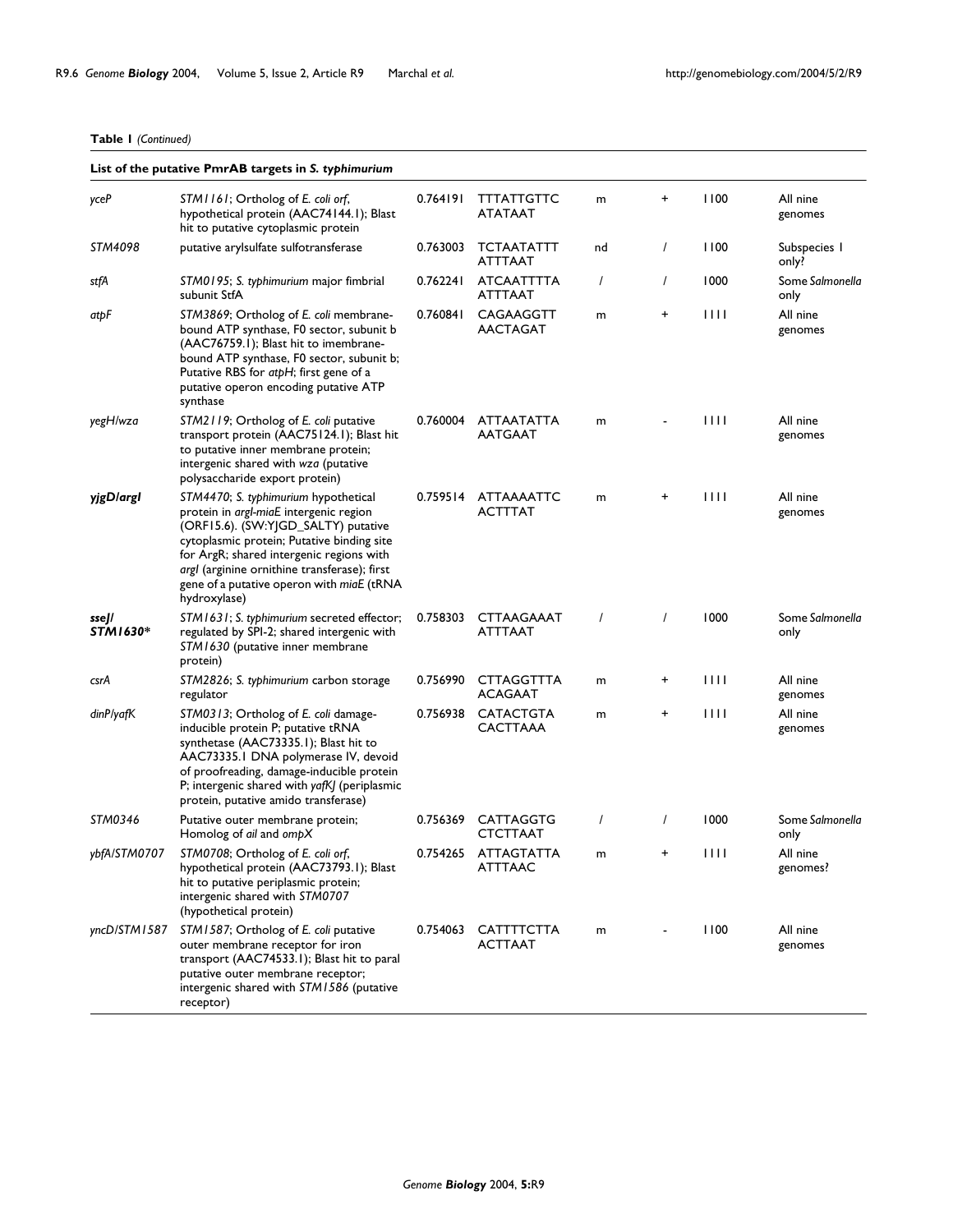| List of the putative PmrAB targets in S. typhimurium |                                                                                                                                                                                                                      |          |                       |   |   |      |                        |  |
|------------------------------------------------------|----------------------------------------------------------------------------------------------------------------------------------------------------------------------------------------------------------------------|----------|-----------------------|---|---|------|------------------------|--|
| yafC/STM0275                                         | STM0256; Ortholog of E. coli putative<br>transcriptional regulator LysR-type<br>(AAC73313.1); Blast hit to putative<br>transcriptional regulator, LysR family;<br>intergenic shared STM0275 (drug efflux<br>protein) | 0.753257 | CAAAATATC<br>AATTTAAT | m | ٠ | 1111 | Other<br>distributions |  |

Name: name of the gene in the *S. typhimurium* genome (NC\_003197). For genes that are divergently transcribed and have a shared intergenic region, the gene for which the motif is detected on the plus strand is indicated first and the gene for which the motif is on the minus strand is indicated after the slash. Description: annotation of the encoded proteins and genome location of the genes (derived from GenBank and Sanger annotation). Score: normalized score assigned to the respective motifs by MotifLocator. Site: instance of the motif as detected in the respective intergenic sequence. Distribution (COG): distribution of the protein as determined by our analysis. The distribution is indicated by a binary profile that indicates the presence 1 versus absence 0 of the protein in species (serovars) of, respectively, *Salmonella*, *E. coli*, *Shigella* and *Yersinia* (for example, 1111 indicates protein present in all four species; 1000: protein present in *Salmonella* species only). Distribution: distribution of the protein encoded by the corresponding gene in nine bacterial genomes as determined by McClelland *et al.* [[38\]](#page-19-0). Proteins having close homologs in at least one *Salmonella* strain but not in *E. coli* or *K. pneumoniae* are indicated by 'some *Salmonella* only'. Genes that contain close homologs in all genomes are indicated by 'all nine genomes'. Other combinations are indicated by 'other distributions'. ? indicates that the authors were not certain about the statement. Differences between the distribution as determined by McClelland *et al.* and the one determined by our analysis is due to the difference in selection criteria used to identify close homologs (see Materials and methods). Alignment: indicates whether the intergenic regions in the dataset could be locally aligned (nd, no local alignment detected that contained the original sequence of *S. typhimurium*; m, local alignment detected. If the dataset only contained homologs from *Salmonella* species, local alignments were considered noninformative (indicated by /)). Footprint: denotes whether the PmrA motif is conserved in the close homologs. +, the retrieved putative PmrA motif is conserved; -, the intergenic sequences of the orthologs could be locally aligned but the PmrA motif was not part of the conserved regions. Most promising PmrAB targets that contained a PmrA motif matching the PmrA consensus (Figure [4\)](#page-13-0) are in bold face. PmrA motifs that are experimentally validated in this study are indicated by an asterisk.

our website [39]). Therefore, these γ-proteobacterial species were used to perform phylogenetic footprinting analysis. For each gene containing a potential hit of the PmrA motif in the *S. typhimurium* genome sequence, close homologs were selected as described in Materials and methods.

## **Phylogenetic footprinting using Gibbs sampling**

For each dataset we aimed at constructing a local multiple alignment. We used Gibbs sampling to generate motifs that can be used as alignment seeds. Alignments were subsequently constructed based on the positions of these motif seeds. Potential seeds were selected using a heuristic described in the supplementary information on [39]. Such multiple alignments summarize the motifs in the intergenic sequences that are conserved between species. We used the alignments to verify whether the putative PmrA motifs retrieved by the genome-wide screening were conserved in other species. Table 1 gives an overview of the results of the genome-wide screening and the phylogenetic footprinting approach (individual alignments are displayed in the supplementary information at [39]).

## **Detailed analysis of the putative PmrAB targets**

Putative PmrA motifs were detected in the intergenic regions of genes encoding transcriptional regulators, outer-membrane and secreted proteins, proteins with functions involved in flagella and fimbria synthesis, proteins with a function related to the modification of cellular components, putative transport proteins, proteins involved in amino-acid synthesis and also in phage remnants. As mentioned above, if the putative PmrAB-regulated genes contained close homologs in other species, the intergenic sequences of these close homologs were locally aligned to check whether putative PmrA motifs were conserved in these other species as well. For some of the datasets, however, no local alignment could be identified (no motif detected). Closer inspection showed that most of these datasets contained highly homologous paralogs of the original sequence. The intergenic sequences of these paralogs showed an overall low degree of conservation (for example, STM0057) with the original intergenic sequence in *S. typhimurium* (data not shown). In some of the datasets, a local alignment of the respective intergenic regions could be detected, but the putative PmrA motif was not present within the conserved parts of the alignment (for example, *leuO*). For these putative PmrAB targets, phylogenetic footprinting could not strengthen the confidence in the prediction of the PmrA motif. If such putative motifs are biologically active, their activity will be restricted to *Salmonella* serovars or *S. typhimurium*.

Our analysis revealed that PmrA motifs, present in the intergenic sequences of known PmrAB-dependent *S. typhimurium* genes, were also conserved in the intergenic sequences of the orthologs of these genes in related species (Figure [2](#page-7-0)). An overview of the alignments of these known targets is given below.

*pmrH* (the first gene of an operon that contains the genes *pmrHFIJKLM*; Table 1) is the only known PmrAB-regulated gene for which the PmrA motif is conserved in all genome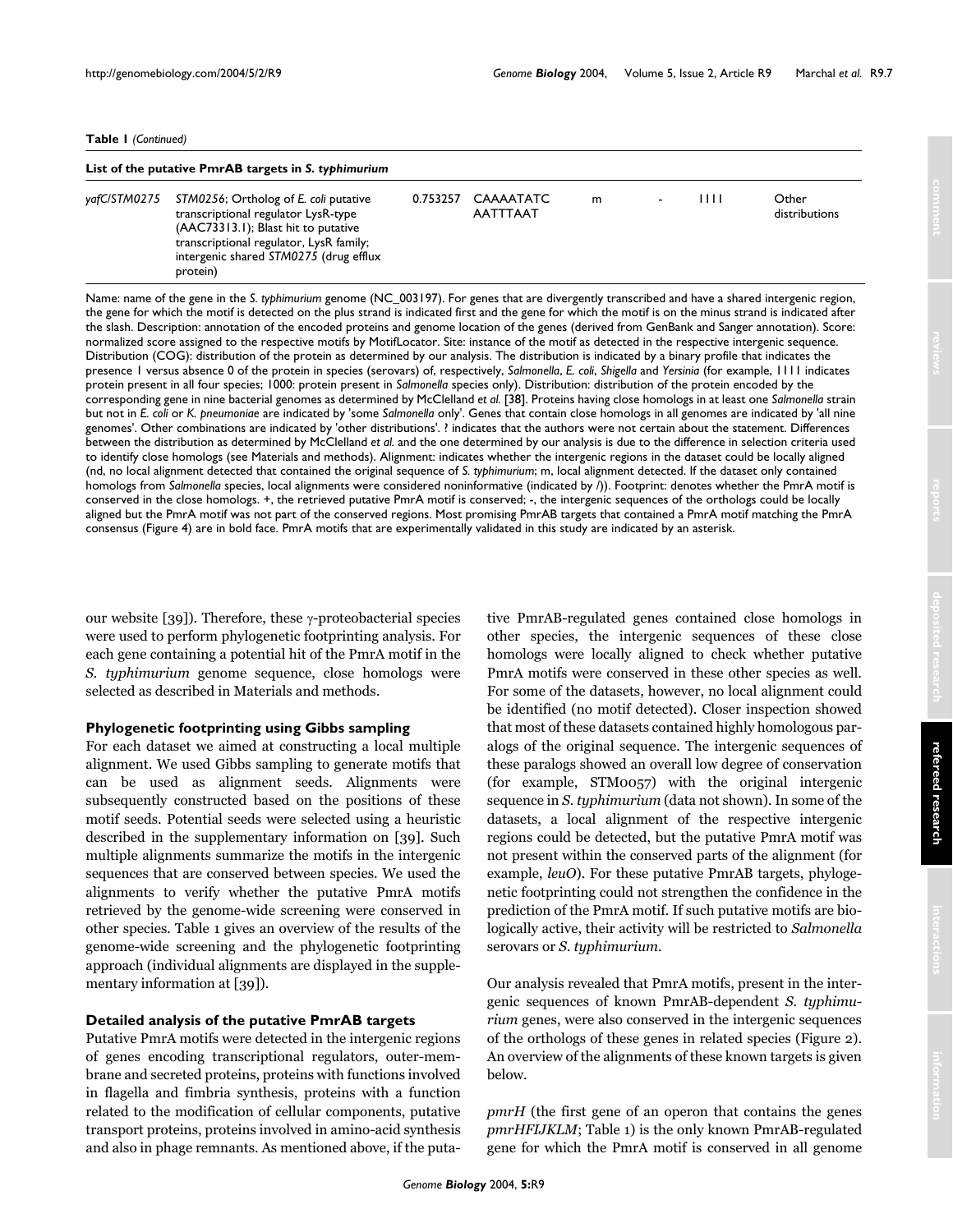# <span id="page-7-0"></span>b2253 NC\_000913 E. coli K12 MNNNNNNNNNCGTAAACTCCACCTATAGACAAGCGCAACCAGACAAT<mark>TACCGTGAAAT</mark>TGAGCTACA<mark>TTICTGGCG.That</mark><br>ZS511 NC\_002695 E. coli 0157 MNNNNNNNNCGTAAACTCCACCTATAGACAAGCGCAACCAGACAATTACCGTGAAATTGAGCGACATTICTGGCG.Tha yfbE NC\_003197 S. typhimurium NNNNNNNNNNNNNNNNNNCATTAACCTCTCAGGCAGACAGTGCAGCTAACTTAATAGCAATACAATTAAAATGAAATTCC STY2527 NC\_003198 S. typhi NNNNNNNNNNNNNNNNNNNNNNNNCATTAACCTCTCAGGCAGACAGTGCAGCTAACTTAATAGCAATACGATTAAAATGA YPO2422 NC\_003143 Y. pestis ATTTATTGGCAATAAAATATTATTTACTTCTCCTATTCTCATCAGATCATTGTGCTTACGATGTTATTTTATCGTGGACA y1917 NC\_004088 Y. pestis ATTTATTGGCAATAAAATATTATTTACTTCTCCTATTCTCATCAGATCATTGTGCTTACGATGTTATTTTATCGTGGACA b2253 NC\_000913 E. coli K12 TCGCAGTTGGTGTAATATTAAAAATCCTACGATGTCGGCAAAATGCCTCAAAATTTTGCCAAATGCAAAGCCTAAATAAG ECs3141 NC\_002695 E. coli O157 TAGCAGTTGGTGTAATATTAAAAATCCTACGATGCTGGCAAAATGCCTCAAAATTTTGCCAAATGCAAAGCCTAAATAAG Z3511 NC\_002655 E. coli O157 TAGCAGTTGGTGTAATATTAAAAATCCTACGATGCTGGCAAAATGCCTCAAAATTTTGCCAAATGCAAAGCCTAAATAAG yfbE NC\_004431 E. coli CFT073 TAGCAGTTGGTGTAATATTAAAAATCCTATGATGCCGGCAAAATGCCTCAAAATTTTGCCAAATGCAAAGTCTAAATAAG yfbE NC\_004337 S. flexneri TAGCAGTTGGTGTAATATTAAAAATCCTACGATGTCGGCAAAATGCCTCAAATTTTTGCCAAATGCAAAGCCTAAATAAG yfbE NC\_003197 S. typhimurium GCAACGGAAGACCAGGCCAGAAACATAAAAACAGCTTTTGGGCATGCATAAAATGCCTTAAACTTTCGGCGAAAGCAAAG STY2527 NC\_003198 S. typhi AATTCCGCGACGGAAGACCAGAAACATAAAAACAGCTTTTGGGCATGCATAAAATGCCTTAAACTTTCGGCGAAAGCAAA YPO2422 NC\_003143 Y. pestis TTATCAGTATAAATAATGAACGCAATTATAGCGTTAAATCCAACTCATTGATTAAAATGAATAACATATCATTACTATTA y1917 NC\_004088 Y. pestis TTATCAGTATAAATAATGAACGCAATTATAGCGTTAAATCCAACTCATTGATTAAAATGAATAACATATCATTACTATTA b2253 NC\_000913 E. coli K12 AAAAAATATAAAAATTTCAATATTTACGTCTAATATTAGTTTCTTAAGGTTAAGTTAATATTCTATCCTTAAAATTTCGC ECs3141 NC\_002695 E. coli O157 AAAAAATATAAAAATTTCAATATTTACGTCTAATATTAGTTTCTTAAGGTTAAGTTAATATTCTATCCTTAAAATTTCGC Z3511 NC\_002655 E. coli O157 AAAAAATATAAAAATTTCAATATTTACGTCTAATATTAGTTTCTTAAGGTTAAGTTAATATTCTATCCTTAAAATTTCGC yfbE NC\_004431 E. coli CFT073 AAAAAATATAAAAATTTCAATATTTACGTCTAATATTAGTTTCTTAAGGTTAAGTTAATATTCTATCCTTAAAATTTTGC yfbE NC\_004337 S. flexneri AAAAAATATAAAAATTTCAATATTTACGTCTAATATTAGTTTCTTAAGGTTAAGTTAATATTCTATCCTTAAAATTTCGC yfbE NC\_003197 S. typhimurium CATAATTCCGTTAAAAATTATCTTTTTACTTCACCTTAATTTCTTAATGTTAATTTAATCTTCATCCAGTAGGGTTCAGC STY2527 NC\_003198 S. typhi GCATAATTCCGTTAAAATTATCTTTTTACTTCACCTTAATTTCTTAATGTTAATTTAATCTTCATCCAGTAGGGTTCAGC YPO2422 NC\_003143 Y. pestis CTGGGCTAATAATTGTTTTCCCCCTCAATAAAATAGTGTCTTCCTAAGGTTCATTTAAGGTTAGTAAACTAAAGTTAACC y1917 NC\_004088 Y. pestis CTGGGCTAATAATTGTTTTCCCCCTCAATAAAATAGTGTCTTCCTAAGGTTCATTTAAGGTTAGTAAACTAAAGTTAACC b2253 NC\_000913 E. coli K12 TCCAARTEGCAAAATATACACAACACTCTTRAAGCAAATATAC<br>ECS3141 NC\_002655 E. coli 0157 TCCAARTEGCAAAATATACACAACACTCTTRATACAGAAATATAC<br>Z3511 NC\_002655 E. coli 0157 TCCAARTATACACAACACTCTTRATACACAAATATACA<br>YfbE b2253 NC\_000913 E. coli K12 ECs3141 NC 002695 E. coli 0157 Z3511 NC 002655 E. coli 0157 yfbE NC\_004431 E. coli CFT073 yfbE NC\_004337 S. flexneri yfbE NC\_003197 S. typhimurium STY2527 NC\_003198 S. typhi YPO2422 NC\_003143 Y. pestis GTCCTAAGGGATTTATTAA y1917 NC 004088 Y. pestis GTCCTAAGGGATTTATTAA **PmrA** −**10** yjdB NC\_000913 E. coli K12 MNNNNNNNNNNNNNNNNNNNNNNNNNNNNNNNNNNNATTCCCCTTAATCCGCCAAACATAAAAGCCAACCTTAAGAACTTAAGGTT<br>ECS5096 NC\_002695 E. coli 0157 MNNNNNNNNNNNNNNNNNNNNNNNNNNNNNNNATTCCCCTTAATCCGGCAAACATAAAAGCCAACCTTAAGAACTTA yjdB NC\_000913 E. coli K12 GGCTTAATTTTGCTTTGCGAGGAGCAGE<br>ECS5096 NC\_002695 E. coli 0157 GGCTTAATTTTGCTTTGCGAGG  $\overline{ECs}$ 5096 NC 002695 E. coli 0157 GGC  $y$ jdB NC\_00 $\overline{2}$ 655 E. coli 0157 GGC yjdB NC\_004431 E. coli CFT073 GGCTTAATTT<br>vidB NC\_004337 S. flexneri GGCTTAATTT yjdB NC\_004337 S. flexneri GGCTTAATTT yjdB NC\_003197 S. typhimurium CACTTAATTTTACTTTGTCACGATTAGCGTCACCGAATCGATGGACGCATCAACA TT<mark>ACTTTGTCACGATTA</mark>GCGTCACCGAATCGATGGACGCATCAACA **PmrA** −**10 (a) (b)**

#### **Figure 2** *(see legend on page after next)*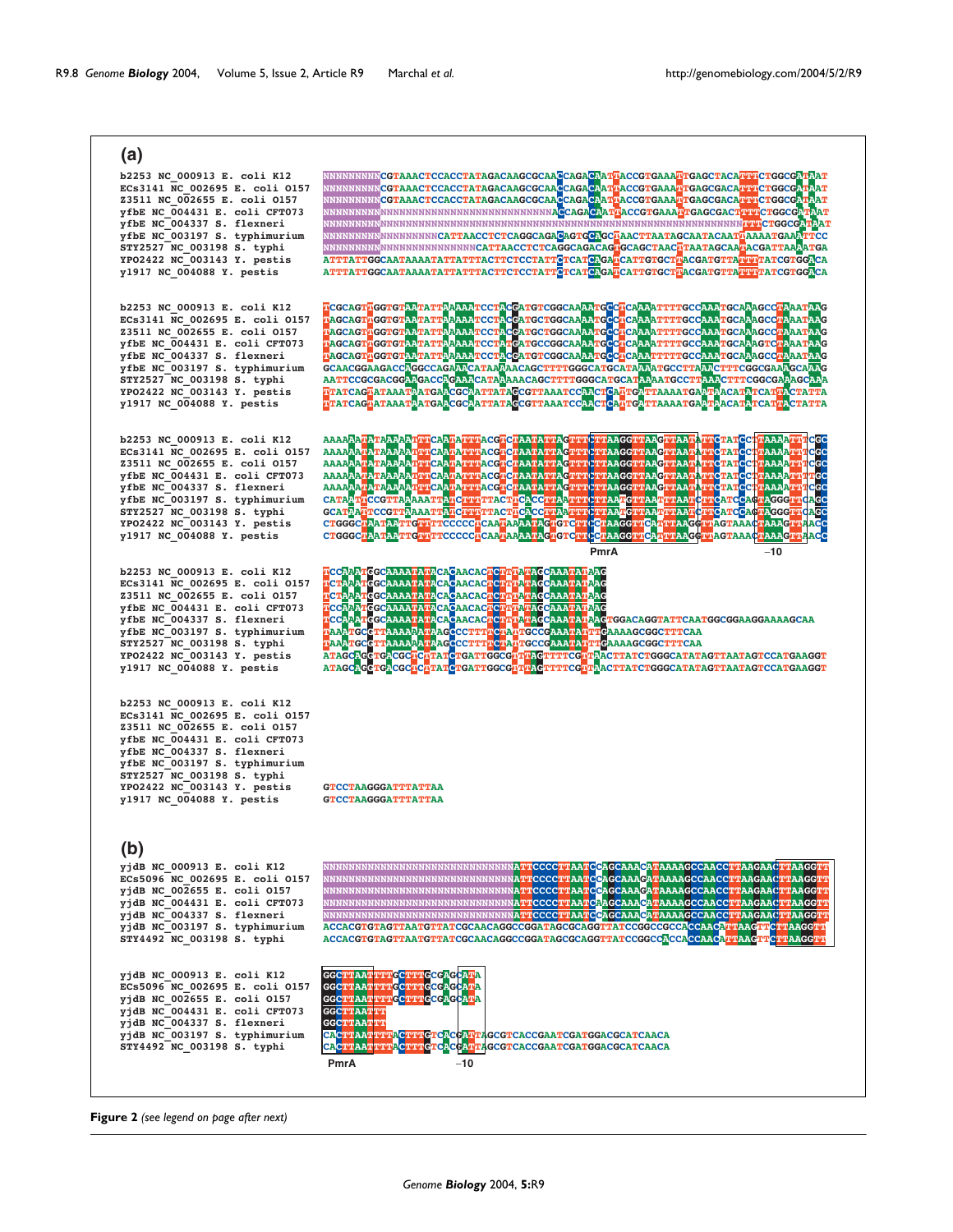| (c)                                                                                                                                                                                           |                                                                                                                                                                                                                                                                                                                                                                                                                                                                                                                    |
|-----------------------------------------------------------------------------------------------------------------------------------------------------------------------------------------------|--------------------------------------------------------------------------------------------------------------------------------------------------------------------------------------------------------------------------------------------------------------------------------------------------------------------------------------------------------------------------------------------------------------------------------------------------------------------------------------------------------------------|
| ECs2829 NC 002695 E. coli 0157<br>ugd NC 004431 E. coli CFT073<br>ugd NC 000913 E. coli K12<br>ugd NC 002655 E. coli 0157<br>ugd NC 003198 S.typhi<br>udg NC 003197 S. typhimurium            | PhoP                                                                                                                                                                                                                                                                                                                                                                                                                                                                                                               |
| ECs2829 NC 002695 E. coli 0157<br>ugd NC 004431 E. coli CFT073<br>ugd NC 000913 E. coli K12<br>ugd NC 002655 E. coli 0157<br>uqd NC 003198 S.typhi<br>udg NC 003197 S. typhimurium            | ARTTICACTGCTTAATATTAACTTAATAAATATCAGCTATTCTAATAAAGAAAATCTGAATTGTTTTCCTTGCGTTGAC<br>AATATCACTGCTTAATATTAACTTAATAAATATCAGCTATTCTAATAAAGAAAATCTGAATTGTTTTTCGCTGCGTTGAC<br>ATATCACTGCTTAATATTAACTTAATAAFACTGTGTTTAATCAGCTAATAATCAAATTCTT                                                                                                                                                                                                                                                                               |
|                                                                                                                                                                                               | $-10$<br>PmrA<br><b>RscB</b>                                                                                                                                                                                                                                                                                                                                                                                                                                                                                       |
| ECs2829 NC 002695 E. coli 0157<br>ugd NC 004431 E. coli CFT073<br>ugd NC 000913 E. coli K12<br>ugd NC 002655 E. coli 0157<br>ugd NC 003198 S.typhi<br>udg NC 003197 S. typhimurium            | CA <mark>T</mark> CGAACAACCTTAGCGTTAAAAC!TTTAGCTCTTATCAGGATGCTAAAAACATCATGATTCACAGTTAAGTTAATTCTG<br>C <mark>an</mark> CGAACARCGTAGCGTTAAAAC'TTT <mark>TAGCT</mark> CTTATCAGGATG <mark>TTAAAA</mark> ACATCATGATTCACAGTTAAGTTAATTCTG<br>CT <mark>TTATATACTCAGGCGTTAAAAC'TTTGATA</mark> TCTTATCAGGATG <mark>CGAAAT</mark> ACATCATGATTCATAATAATTAAGTTAATTCTG<br>$-10$                                                                                                                                                  |
|                                                                                                                                                                                               | <b>AGAGCATGAAA</b>                                                                                                                                                                                                                                                                                                                                                                                                                                                                                                 |
| ECs2829 NC 002695 E. coli 0157<br>ugd NC 004431 E. coli CFT073<br>ugd NC 000913 E. coli K12<br>ugd NC 002655 E. coli 0157<br>ugd NC 003198 S.typhi<br>udg NC 003197 S. typhimurium            | <b>AGAGC TREAA</b><br><b>AGAGCATGAAA</b><br>AGAGCATGAAA<br><b>AGAGCGAATAA</b><br><b>AGAGCGAATAA</b>                                                                                                                                                                                                                                                                                                                                                                                                                |
| (d)                                                                                                                                                                                           |                                                                                                                                                                                                                                                                                                                                                                                                                                                                                                                    |
| yibD NC 000913 E. coli K12<br>yibD NC 002655 E coli 0157<br>ECs4493 NC 002695 E. coli 0157<br>yibD NC 004431 E. coli CFT073<br>yibD NC 003197 S. typhimurium<br>STY4088 NC 003198 S. enterica | NNNNNNNNNNNNNNNNNNNNNNNNNNNNN <mark>PCP</mark> CGAACAAGGGCP <mark>GGTATTCGAGCCCPTPTP</mark> ATCTGAGGATAATCTGTTAA<br>NNNNNNNNNNNNNNNNNNNNNNNNNNNNNNND <mark>PCP</mark> CGAAAAAGGGCPGGTATTCCAGCCCPTPTP<br>NNNNNNNNNNNNNNNNNNNNNNNNNNNN <mark>ACACCAAAAAC</mark> GGCT <mark>TGGTATTCCAGCCCTTTAC</mark> GCCTGTTAA<br>TATCGGGTCTGATATACGTTTCATCGTA <mark>AAGGTTGGTGTCAT</mark> TCGCCAA <mark>C</mark> CTTTTTTTTGAAAAGCC<br>TATCGGGTCTGATATACGTTTCATCGTAAACGTTGCTGTCATCTCATCCCCAACCTTTTTTTGTGTTAGGGAAAATCTGGAAAGCT       |
| yibD NC 000913 E. coli K12<br>yibD NC 002655 E coli 0157<br>ECs4493 NC 002695 E. coli 0157<br>yibD NC 004431 E. coli CFT073<br>yibD NC 003197 S. typhimurium<br>STY4088 NC 003198 S. enterica | A <mark>TATGTAAAATCCTGTCAGTGTAATAAAGAGT</mark> TCG <mark>T</mark> AATTGTGCTGA <mark>T</mark> CTC <mark>TTATATAGCT</mark> GCTCTCTTATCTCTCTAC<br>A <mark>TATGTAAAATCCTGTCAGTGTAA</mark> TCAAGATATCG <mark>T</mark> AATTGCGCTGA <mark>T</mark> CTC <mark>TTATAT</mark> AGCTGTCATTATCTCTCTCTCT<br>G <mark>TAAAGAATTGTCATAGACATCAAGCA</mark> TTCGTAAT <mark>T</mark> GCGCTTTACTCTTATTTLTAC <mark>TCGCT</mark> AACGTCACGCTCTACTCTG<br>GTAAAGAATTGTCATAGACATCAAGCATTCGTAATTGCGCTTTAATCTTTATCTTTACTCGCCAACGTCACGCCCTACTCTG |
| yibD NC 000913 E. coli K12<br>yibD NC 002655 E coli 0157<br>ECs4493 NC 002695 E. coli 0157<br>yibD NC_004431 E. coli CFT073<br>yibD NC_003197 S. typhimurium<br>STY4088 NC 003198 S. enterica | CC <mark>TGAAGTGACTCTCTCACCTGTAAAAATAATAT</mark> CTCACAGGCTTAATAGTTTCTTAATA <mark>CAAAGCCTGTAAAACGTCAC</mark><br>CCTGAAGTGACTCTCTCACCTGTAAAAATAATATCTCACAGGCTTAATAGTTTCTTAATACAAGCCTGTAAAACGTCAC<br>CCTGAAGTGACTCTCTCACCTGTAAAAATAATATCTCACAGGCTTAATAGTTTCTTA                                                                                                                                                                                                                                                      |
|                                                                                                                                                                                               | PmrA                                                                                                                                                                                                                                                                                                                                                                                                                                                                                                               |
| yibD NC_000913 E. coli K12<br>yibD NC 002655 E coli 0157<br>ECs4493 NC 002695 E. coli 0157<br>yibD NC 004431 E. coli CFT073<br>yibD NC 003197 S. typhimurium<br>STY4088 NC_003198 S. enterica | GA <mark>TAACTTCAGAGGT</mark> CGTCGGTAATTTA<br>GA <mark>TAACTTCAGAGGT</mark> CGTCGGTAATTTA<br>STARCALOGOS<br>G <mark>ATAACTTCAGAGGTCGTGGGTAATTTA</mark><br>GATAACTTCAGAGGTCGTGGGTAATTTA<br>GGTAAATTAAGGTTTTTCTGGTAATCGTTA<br>CGTAAATTAACGTTTTTCTGCTAATCGTTA                                                                                                                                                                                                                                                        |

**Figure 2** *(continued from the previous page, see legend on next page)*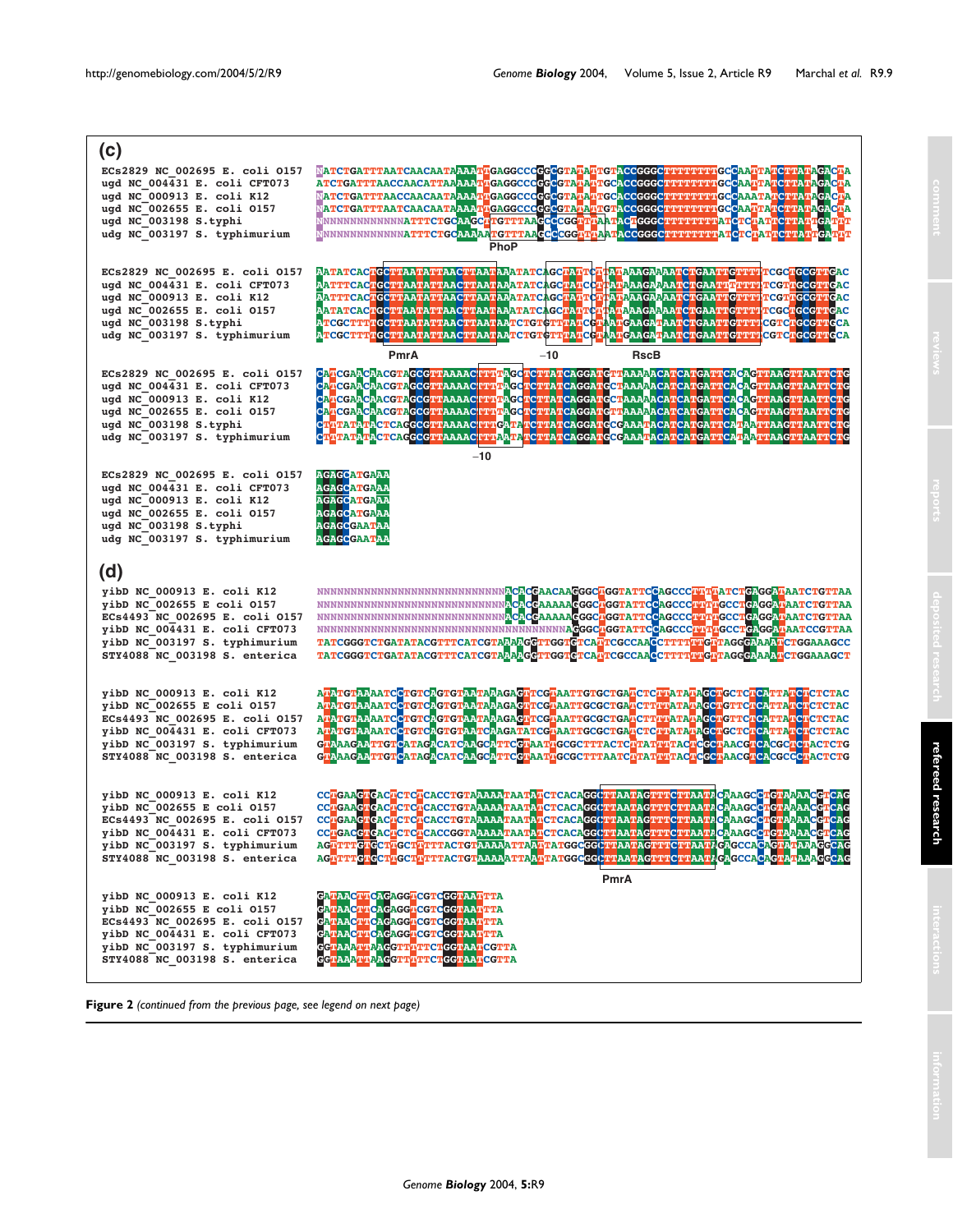| (e)                                                                                                                                                                                                                           |                                                                                                                                                                                                                                                                                                                                                                                                                                                                                                                                                                                                                                                                                    |
|-------------------------------------------------------------------------------------------------------------------------------------------------------------------------------------------------------------------------------|------------------------------------------------------------------------------------------------------------------------------------------------------------------------------------------------------------------------------------------------------------------------------------------------------------------------------------------------------------------------------------------------------------------------------------------------------------------------------------------------------------------------------------------------------------------------------------------------------------------------------------------------------------------------------------|
| ybjG NC 000913 E. coli K12<br>ECs0921 NC 002695 E. coli 0157<br>ybjG NC 002655 E. coli 0157<br>ybjG NC 004431 E. coli CFT073<br>ybjG NC 004337 S. flexneri<br>ybjG NC 003197 S. typhimurium<br>ybjG NC 003198 S. typhi        | TGCAAT <mark>TTCTT</mark> CGCCAATAATAATAATGGCGCAGAGTTTAATAAAAGCGCAGCTAACGAGAAAGCGAATTTTGTAGCTGAAAC<br>TGCAAT <mark>T</mark> TCTTCGCCAATAATAATAATGCGCGAGAGTTTAATAAAAGCGCAGCTAACGAGAAAGCGAATTTTGTAGCTGAAAC<br>TGCAAT <mark>TCCTT</mark> CGCCAATAATAATCGCGCAGACTTTAATAAAAGCGCAGCTAACGAGAAAGCGAATTTTGTAGCTGAAAC<br>NNNNNNNNNNNNNNNNNNNNNNNNNNNNNNAR AGTTTAATAAAAGCGCAGCTAACGAGAAAGCGAATTTTGTAGCTGAAAC                                                                                                                                                                                                                                                                                  |
|                                                                                                                                                                                                                               |                                                                                                                                                                                                                                                                                                                                                                                                                                                                                                                                                                                                                                                                                    |
| ybjG NC 000913 E. coli K12<br>ECs0921 NC 002695 E. coli 0157<br>ybjG NC 002655 E. coli 0157<br>ybjG NC 004431 E. coli CFT073<br>ybjG NC 004337 S. flexneri<br>ybjG NC 003197 S. typhimurium<br>ybjG NC 003198 S. typhi        | CACGGTTAAGCACATTCTTACATTATTGCGAGTATAGCTACGCTTT(TTTAAGTTTTATTTAA(CT <mark>T</mark> TGCCCGTTACAAT<br>GGGAAA <mark>TAGCGCACATTTTACAGAAAGCGGCTTAGCGCTTGCGTA</mark> CTTTAAGCTTAATTAAGTTATGCGCCGTTATCAT<br>GGGAAA <mark>TA</mark> GCGCACATA <mark>TATACAGAAAGCTGCATAGCGCTT</mark> GCG <mark>TACTTTAAGCTAATTTAAGTTTAACTTTATCAT</mark>                                                                                                                                                                                                                                                                                                                                                     |
|                                                                                                                                                                                                                               | <b>PmrA</b>                                                                                                                                                                                                                                                                                                                                                                                                                                                                                                                                                                                                                                                                        |
| ybjG NC 000913 E. coli K12<br><b>ECs0921 NC 002695 E. coli 0157</b><br>ybjG NC 002655 E. coli 0157<br>ybjG NC 004431 E. coli CFT073<br>ybjG NC 004337 S. flexneri<br>ybjG NC 003197 S. typhimurium<br>ybjG NC 003198 S. typhi | CACC <mark>G</mark> ACCGTAAACAGGCCGCTTGAGGGAAATAAGACGATGCCGCTTTACCCAGTTTAACCTGCACTTTATTCTCAACGA<br>CACCCACCCTAAACAGGCCGCTTGAGGGAAATAAGACGATGCCGCTTTACCCAGTTTAACCTGCACTTTATTCTCAACGA<br>CACCCACCGTAAACAGGCCGCTTGAGGGAAATAAGACGATGCCGCTTTACCCAGTTTAACCTGCACTTTATTCTCAACGA<br>CACC <mark>T</mark> ACCGTAAACAGGCCGCTTGAGGGAAATAAGACGATGCCGCTTTACCCAGTTTAACCTGCACTTTATTCTCAACGA<br>CACCCACCGTAAACAGGCCGCTTGAGGGAAATAAGACGATGCCGCTTTACCCAGTTTAACCTGCACTTTATTCTCAACGA<br>CA <mark>ACGTTATTATGCCATTCTCCTTAAATCTCTTCATGTTCCCCCCCAAATAAGACAATACTGCTTTTCCTCCCTGTTACG</mark><br>CAACGTTAT <mark>ATTATGCCATTGACHTAAATCTCTTCATGTAGACGC</mark> CAAATAAGACAAT <mark>ACTGCTTTT</mark> CCTCCCTGTTACG |
| ybjG NC 000913 E. coli K12                                                                                                                                                                                                    |                                                                                                                                                                                                                                                                                                                                                                                                                                                                                                                                                                                                                                                                                    |
| ECs0921 NC 002695 E. coli 0157<br>ybjG NC 002655 E. coli 0157<br>ybjG NC 004431 E. coli CFT073<br>ybjG NC 004337 S. flexneri<br>ybjG NC 003197 S. typhimurium<br>ybjG NC 003198 S. typhi                                      | CTTGCCTGTATTGGCTCCCTTTTAATCACTTTGGGTCGGGAAGTTA<br>CTTGCCTGTATTGGCTCCCTTTTAATCACTTTGGGTCGGGAAGTTA<br>CTTGCCTGTATTGGCTCCCTTTTAATCACTTTGGGTCGGGAAGTTA<br>CTTGCCTGTATTGGCTCCCTTTTAATCACTTTGCGTCGGAAGTTA<br>CTTGCCTGTATTGGCTCCCTTTTAATCACTT<br>CTGCATTTATGCTCAGTTTGCACGGGG <mark>ATGAGCTGGC</mark> TATCCC <mark>TT</mark> TTGATTTCATTGCTCCGAGCCTGGATGTTA<br>CTGCAT <mark>T</mark> TATGCTCAGTTTGCACGGGG <mark>A</mark> TGAGCTCGC <mark>TATCCC</mark> TTTGATTTCATTGCTCCGAGCCTGGATGTTA                                                                                                                                                                                                     |
|                                                                                                                                                                                                                               |                                                                                                                                                                                                                                                                                                                                                                                                                                                                                                                                                                                                                                                                                    |
| (f)<br>STM1269 NC 003197 S. typhimuri<br>aroQ NC 003198 S. typhi                                                                                                                                                              | TTAATACCCATCTGTAATAATTACTTAATGTTATCTTAATAAAGGTAAATTACTGTCAG <mark>C</mark> CCTCCGTAAAAGGAGGTTGA<br>TTAATACCCATCTGTAATAATTACTTAATGTTATCTTAATAAAGGTAAATTACTGTCAG <mark>A</mark> CCTCCGTAAAAGGAGGTTGA                                                                                                                                                                                                                                                                                                                                                                                                                                                                                 |
| STM1269 NC 003197 S. typhimuri<br>aroQ NC 003198 S. typhi                                                                                                                                                                     | PmrA<br><b>TTAA</b><br><b>TTAA</b>                                                                                                                                                                                                                                                                                                                                                                                                                                                                                                                                                                                                                                                 |
| (g)                                                                                                                                                                                                                           |                                                                                                                                                                                                                                                                                                                                                                                                                                                                                                                                                                                                                                                                                    |
| sseJ NC 003197 S. typhimurium                                                                                                                                                                                                 | TTATAGTTAACTCACTTAAGAAATATTTAATATGAAAATAGAAATCAAAATGTCACATAAAACACTAGCACTTTAGCAAT<br>PmrA                                                                                                                                                                                                                                                                                                                                                                                                                                                                                                                                                                                           |
| sseJ NC 003197 S. typhimurium                                                                                                                                                                                                 | AATAGTCGGATGATAAGTTTGTCTGTTTTTCCTGAGTATCAAGCCAGCTCATACTCACGCCAGCACACTAAAATCAGGAG                                                                                                                                                                                                                                                                                                                                                                                                                                                                                                                                                                                                   |
| sseJ NC 003197 S. typhimurium                                                                                                                                                                                                 | TGGCTTCTTTTTTAGATCTTTGCCTTAGCCAGGCGCACACTCAATAATGATAGCAGTCAGATAATATGTACCAGGCATTA                                                                                                                                                                                                                                                                                                                                                                                                                                                                                                                                                                                                   |
|                                                                                                                                                                                                                               | SSeJ NC_003197 S. typhimurium ACCTCACGTTGFTGATGATATTTACTTCGTTGAAAAACAATAAACATTGTATTTTATTGCCGACGAAAAACTGT                                                                                                                                                                                                                                                                                                                                                                                                                                                                                                                                                                           |
|                                                                                                                                                                                                                               |                                                                                                                                                                                                                                                                                                                                                                                                                                                                                                                                                                                                                                                                                    |
| SSeJ NC 003197 S. typhimurium GTGTTTAATAAAGTAAGGAGGACACTA                                                                                                                                                                     |                                                                                                                                                                                                                                                                                                                                                                                                                                                                                                                                                                                                                                                                                    |

#### Figure 2 *(Continued from previous page)*

Local alignments of the most promising targets. Examples of local alignments obtained by phylogenetic footprinting of known PmrAB targets and of some promising potential targets. Known motifs or (putative) PmrA motifs are indicated by a box. (a) yfbE (pmrH); (b) yjdB (pmrC); (c) ugd; (d) yibD; (e) ybjG (*mig-13*); **(f)** *STM1269* (*aroQ*); **(g)** *sseJ*.

sequences analyzed (including that of *Y. pestis*). In *pmrC*, encoding a gene with unknown function [\[15](#page-18-5)[,22](#page-18-12)], the PmrA motif is conserved in the intergenic regions of its orthologs in *E. coli* strains, *Salmonella* species and *Shigella*. *ugd* encodes a UDP-D-glucose dehydrogenase required for the synthesis of Ara4N. Three two-component systems are involved in its regulation (PmrAB, PhoPQ and RcsCB) [\[12](#page-18-4)[,15](#page-18-5)] and this is reflected in the presence of the corresponding motifs: *ugd* contains PmrA, PhoP and RcsB motifs. The experimentally confirmed PmrA motif on the plus strand and part of the -10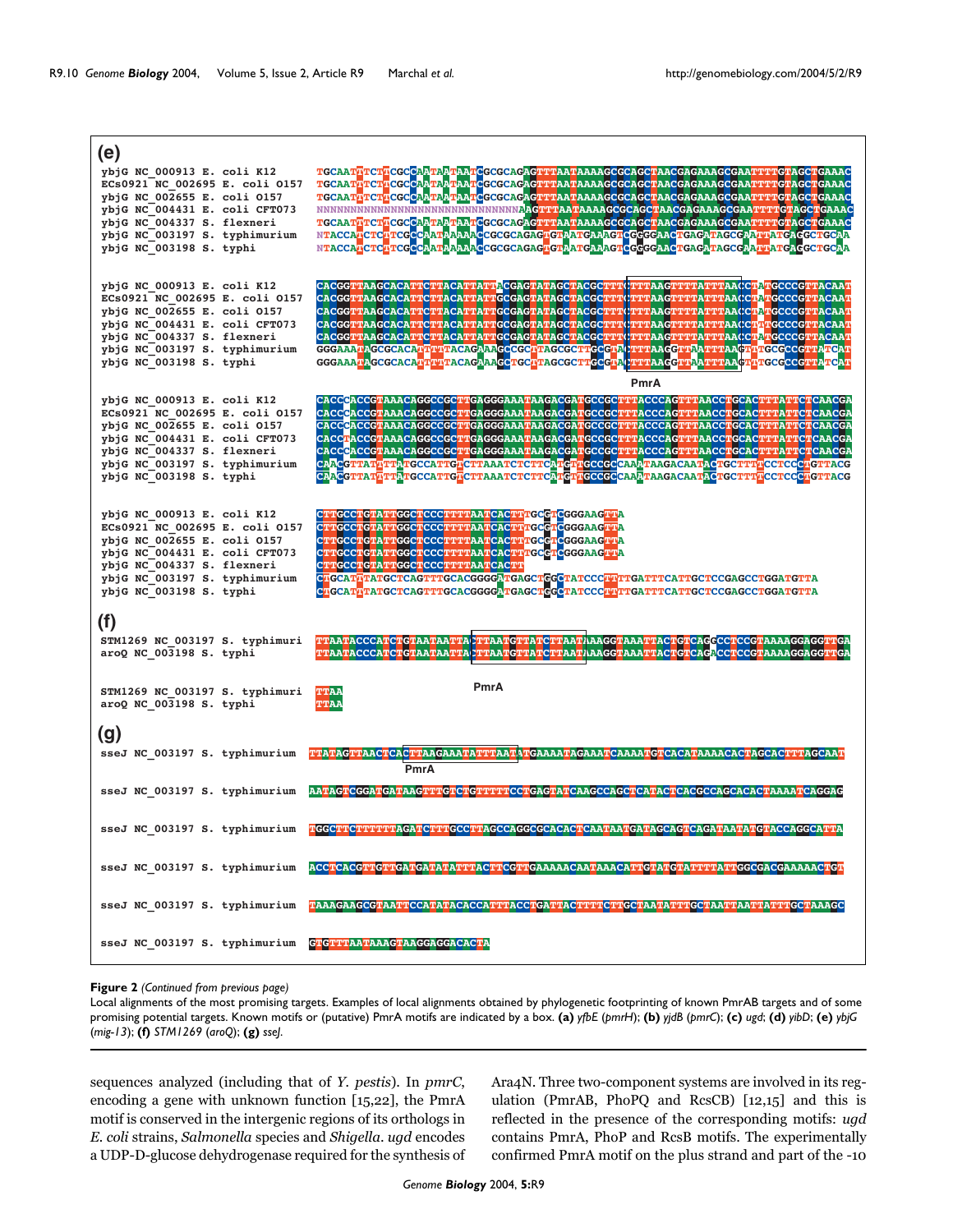sequence as determined by Aguirre *et al.* have been conserved in *S. typhimurium*, *S. typhi* and *E. coli* [\[15](#page-18-5)]. The promoter of *ugd* also has a hit of the PmrA motif on the minus strand. This was, however, not confirmed by DNA footprint analysis [\[15\]](#page-18-5) and might represent a false positive. The PhoP motif on the plus strand in *ugd* of *Salmonella*, although occurring as a dyad, is not conserved in close orthologs and was recently demonstrated to be non-functional [[12\]](#page-18-4). The recognition site for the RcsB protein [[12\]](#page-18-4) is also conserved in *E. coli*. Lastly, *yibD* encodes a putative glycosyltransferase. The PmrA motif is conserved in *E. coli*. *yibD* has recently been identified as a PmrAB target by a genome-wide mutagenesis study. Its actual function is still unknown [\[22](#page-18-12)].

#### **Experimental validation by expression analysis**

Our *in silico* predictions pointed towards putative targets of the PmrAB regulatory system. Some of these have functions that were previously not associated with the PmrAB system. To prove the strength of our *in silico* approach, four potential targets were selected for biological validation: *yibD* (novel at the time of our analysis), *aroQ* (*STM1269*), *mig-13* and *sseJ*. *aroQ* and *yibD* were selected because a perfect repeat of the previously described PmrA half-site (CTTAAT [\[15\]](#page-18-5)) was detected in their respective intergenic regions. *mig-13* (Figure [2](#page-7-0)) was chosen because it has previously been reported as a gene selectively induced in macrophages, but with further unknown regulation [40]. *sseJ* (Figure [2](#page-7-0)) was further analyzed because although PmrAB-regulated genes have been implicated in animal virulence [\[2](#page-18-7)], no direct link between SPI-2 (*Salmonella* pathogenicity island 2) gene regulation and PmrAB has been demonstrated yet.

For each of these targets, green fluorescent protein (GFP) reporter fusions were constructed and their expression was determined by fluorescence-activated cell sorter (FACS) analysis in wild-type *S. typhimurium* and a *pmrA*::Tn*10*d mutant. Because the PmrAB system is sensitive to Mg2+ and Fe3+ concentration, we tested the effect of these signals on the expression of the fusions [\[22](#page-18-12)] (Table [2\)](#page-11-0). All experiments were performed at pH 5.8 and pH 7.7. All fusions tested exhibited the same PmrAB-dependent expression behavior at both pH levels. In all experiments, *pmrC* was used as a positive control.

The *pmrC* fusion showed a clear induction by either Mg<sup>2+</sup> deprivation or Fe3+ excess. The observed level of induction was higher for the Fe3+-dependent signal than for the Mg2+ dependent signal and the combination of both signals seemed to act synergistically. For both signals, induction was abrogated in a *pmrA*::Tn*10*d background, indicating that induction by Mg2+ and Fe3+ is solely PmrAB dependent. For the *mig-13* fusion, similar observations were made, although induction by low  $Mg^{2+}$  and the synergistic effect of both signals were less pronounced. *mig-13* also exhibited a considerable background expression level both in a *pmrA*::Tn*10*d mutant and in the uninduced state in a wild-type background.

*aroQ* was strongly induced by low Mg2+ and induction was abrogated in a *pmrA*::Tn*10*d background. The influence of Fe3+ was less pronounced. In the case of *yibD*, the opposite was found: the *yibD* gene was barely induced by low Mg2+ but Fe3+ excess resulted in a large induction. For the *yibD* fusion, although Fe3+ excess, but not Mg2+ deprivation, seemed to be a sufficient signal to trigger expression, both signals acted synergistically. Also, induction of *yibD* was abrogated in a *pmrA*::Tn*10*d background. Compared to the other fusions, the observed expression levels of the *sseJ* fusion were rather low in the test conditions. Because *sseJ* showed a higher overall expression level at pH 5.8, these data were considered most representative (see Table [2](#page-11-0)). Results show an upregulation of *sseJ* expression in elevated Fe3+ concentrations that was absent in the *pmrA*::Tn*10*d background. As observed for *mig-13*, *sseJ* was expressed at a background level in the mutant *pmrA*::Tn*10*d. Interestingly, even at low concentrations, Mg2+ seemed to counteract the Fe3+-dependent induction.

## **Site-directed mutagenesis of the PmrA box**

We constructed a set of mutant PmrA box sequences by sitedirected mutagenesis of the PmrA box of *yibD*.  $AT \rightarrow GC$  and  $GC \rightarrow AT$  substitutions were introduced in the first half-site of the PmrA box (Figure [3a](#page-12-0)). We focused on the first half-site, as in the experimentally verified target *pmrC*, the second halfsite overlaps with the -35 promoter site [14]. Expression was compared in different mutagenized fusions and the nonmutated fusion in the wild type and in the *pmrA*::Tn*10*d strain in all conditions mentioned above. For simplicity, only the expression values for two inducing conditions are displayed in Figure [3b](#page-12-0). One is induction by the combined action of high Fe3+ and low Mg2+ concentrations and the other is the induction by raised Fe<sup>3+</sup> levels in the presence of high  $Mg^{2+}$ . Observations under all other conditions allowed us to draw similar conclusions. Substitutions in the third and fifth positions of the motif box completely abrogated PmrAB-dependent expression. Mutations of the first, second, fourth or sixth position reduced PmrAB-dependent induction. Note that for the mutation in the second position, expression was very low but not completely abrogated. Results from this site-directed mutagenesis experiment of one representative PmrAB target allowed us to demonstrate unequivocally that the PmrA box we identified was responsible for PmrAB-dependent transcriptional activation. It also allowed us to further delineate the sequence requirements of the PmrA consensus.

## **Other promising PmrAB targets**

On the basis of the instances of the PmrA motif in experimentally verified PmrAB targets of *Salmonella* (verified previously or validated in this study), a PmrA consensus was built (Figure [4\)](#page-13-0). The motif consensus of PmrA was converted into a regular expression  $(A/C)(C/T)T(A/T)A(T/G/A) N<sub>5</sub>NTT(A/A)$ T)A(T/A/G). To construct this regular expression we only considered the two conserved half-sites, because the PmrA motif is believed to be a dyad [[15\]](#page-18-5). We preferred the part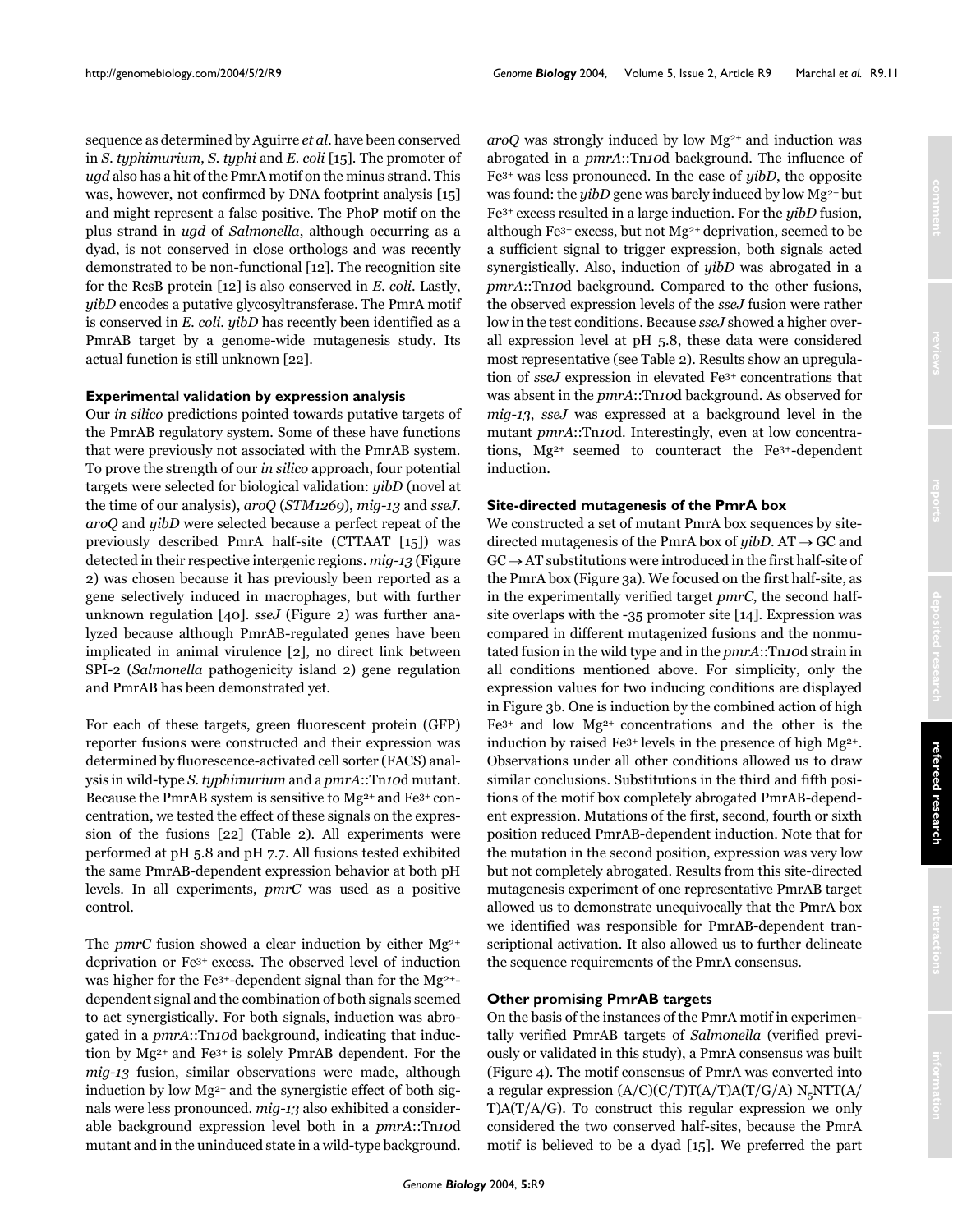| <b>Expression analysis of the GFP reporter fusions</b> |           |               |                  |                               |                                                |                                                   |  |  |
|--------------------------------------------------------|-----------|---------------|------------------|-------------------------------|------------------------------------------------|---------------------------------------------------|--|--|
| Fusion                                                 | Strain    | 10 mM $MgCl2$ | $10 \mu M MgCl2$ | $100 \mu M$ FeCl <sub>3</sub> | 10 mM $MgCl2$<br>100 $\mu$ M FeCl <sub>3</sub> | $10 \mu M MgCl2$<br>100 $\mu$ M FeCl <sub>3</sub> |  |  |
| pmrC::GFP                                              | WT        | 6.06(0.18)    | 16.8(1.42)       | 70.53 (3.84)                  | 27.39 (4.41)                                   | 83.2(3.21)                                        |  |  |
|                                                        | pmrA-     | 1.00(0.01)    | 1.02(0.02)       | 1.08(0.03)                    | 1.03(0.03)                                     | 1.16(0.12)                                        |  |  |
| $mig-13::GFP$                                          | <b>WT</b> | 6.17(1.55)    | 13.50(2.02)      | 35.81 (4.67)                  | 17.86 (5.04)                                   | 49.23 (5.43)                                      |  |  |
|                                                        | pmrA-     | 2.69(0.11)    | 4.32(0.48)       | 5.2(0.09)                     | 2.67(0.16)                                     | 9.64(1.19)                                        |  |  |
| aroQ::GFP                                              | WT        | 2.32(0.22)    | 20.39 (1.54)     | 19.39(0.53)                   | 4.38(0.19)                                     | 19.48(2.07)                                       |  |  |
|                                                        | pmrA-     | 1.06(0.02)    | 1.09(0.02)       | 1.71(0.09)                    | 1.02(0.01)                                     | 1.09(0.03)                                        |  |  |
| yibD::GFP                                              | WT        | 1.25(0.02)    | 1.67(0.26)       | 33.35 (7.01)                  | 27.52 (5.64)                                   | 52.46 (8.98)                                      |  |  |
|                                                        | pmrA-     | 1.26(0.02)    | 1.21(0.06)       | 1.30(0.02)                    | 1.14(0.02)                                     | 1.81(0.44)                                        |  |  |
| sseJ::GFP                                              | <b>WT</b> | 7.68(1.55)    | 11.25(1.46)      | 22.58 (1.01)                  | 3.80(1.13)                                     | 8.03(1.27)                                        |  |  |
|                                                        | pmrA-     | 5.64(0.72)    | 8.72 (1.05)      | 7.35 (1.55)                   | 2.99(0.43)                                     | 6.47(1.36)                                        |  |  |

<span id="page-11-0"></span>**Table 2**

All experiments were performed twice. Values indicate the average mean peak fluorescence measurements of at least three samples for the populations grown under the conditions indicated for one representative experiment. Values in parentheses represent standard deviations. All values are expressed in arbitrary units. Strains used: WT = ATCC14028s and *pmrA*- = *pmrA*::Tn*10*d. For *pmrC*, *aroQ*, *mig-13* and *yibD*, values represented in the table correspond to experiments performed at pH 7.7. Similar results were obtained at pH 5.8 (data not shown). For *sseJ*, values correspond to experiments performed at pH 5.8 because at this pH the overall measured expression was higher. The constitutive *gfp* fusion (pFPV25.1) varied less than 10% between the conditions tested.

between the conserved half-sites of the regular expression to be represented as degenerate (that is,  $N_5$ ). Indeed, the observed degree of conservation in the intermediate part of the motif model (Figure [4b](#page-13-0)) is probably related to the restricted sample size of the training set rather than being an intrinsic property of the motif. Promising motifs (indicated in bold in Table 1) are, therefore, motifs that match this regular expression and thus contain nucleotides that occur in the conserved half-sites of one of the experimentally verified examples. Promising targets for which the putative PmrA motif was also conserved in species other than *Salmonella* were *mig-13*, *yrbF*, *yjgD*, *ybdO*, *yejG*, *lasT* and *ybdN.* Promising targets only present in *S. typhimurium* and/or *S. typhi* were *STM1269* (*aroQ*), *STM1273*, *sseJ* and *lpfA.* Note that this listing is just based on an arbitrary selection criterion, that is, a preliminary PmrA motif consensus that will be improved as more PmrAB targets become experimentally validated. As well as the targets mentioned above, Table 1 contains other targets that are of interest because their annotation relates to the PmrAB system (such as *yncD*).

#### **Discussion**

Putative PmrAB targets were detected by genome-wide screening of *S. typhimurium* intergenic sequences using a PmrA motif model. If possible, the confidence in the predicted motifs was strengthened by a cross-species comparison: we tested whether the PmrA motif was conserved in the intergenic regions of close homologs in related species. To this end, we developed a two-step procedure for phylogenetic footprinting. In the first step, a motif-detection procedure

based on Gibbs sampling was performed to generate a list of motifs. In the second step, these motifs were used as seeds to generate local multiple alignments. Eventually, the biological relevance of the obtained alignments was assessed.

We used the alignments rather than a listing of the high-scoring motifs obtained by Gibbs sampling for the following reasons. First, we observed, as also reported by McCue *et al.*, a high overall similarity in intergenic regions of the selected species [34]. In general, the overall degree in conservation between the intergenic sequences of close homologs is about 93.56% for the sequenced representatives of *Escherichia* and *Shigella* species, 69.21% for *Shigella* and *Salmonella* and 53.31% for *Salmonella* and *Yersinia*. As a result of this property (high correlation in the data), not only the motif itself turns out to be conserved, but also its local neighborhood. Moreover, the degree of conservation between the aligned sequences in a biologically relevant alignment will reflect, in most cases, the phylogenetic relatedness of the species from which the sequences are derived (see Figure [2](#page-7-0) for examples). By selecting the most promising alignment seeds (based on the appropriate heuristics for the scores) and constructing a local alignment with these seeds, we could also evaluate the local neighborhood of the seed. If this one seemed to be conserved as well, we could be more confident in the obtained alignment and in the motifs contained within the conserved parts. Therefore, the use of local alignments allows a better judgment on the reliability of the motifs.

Second, Gibbs sampling is a stochastic procedure. The algorithm has to be run repeatedly on the same dataset, each time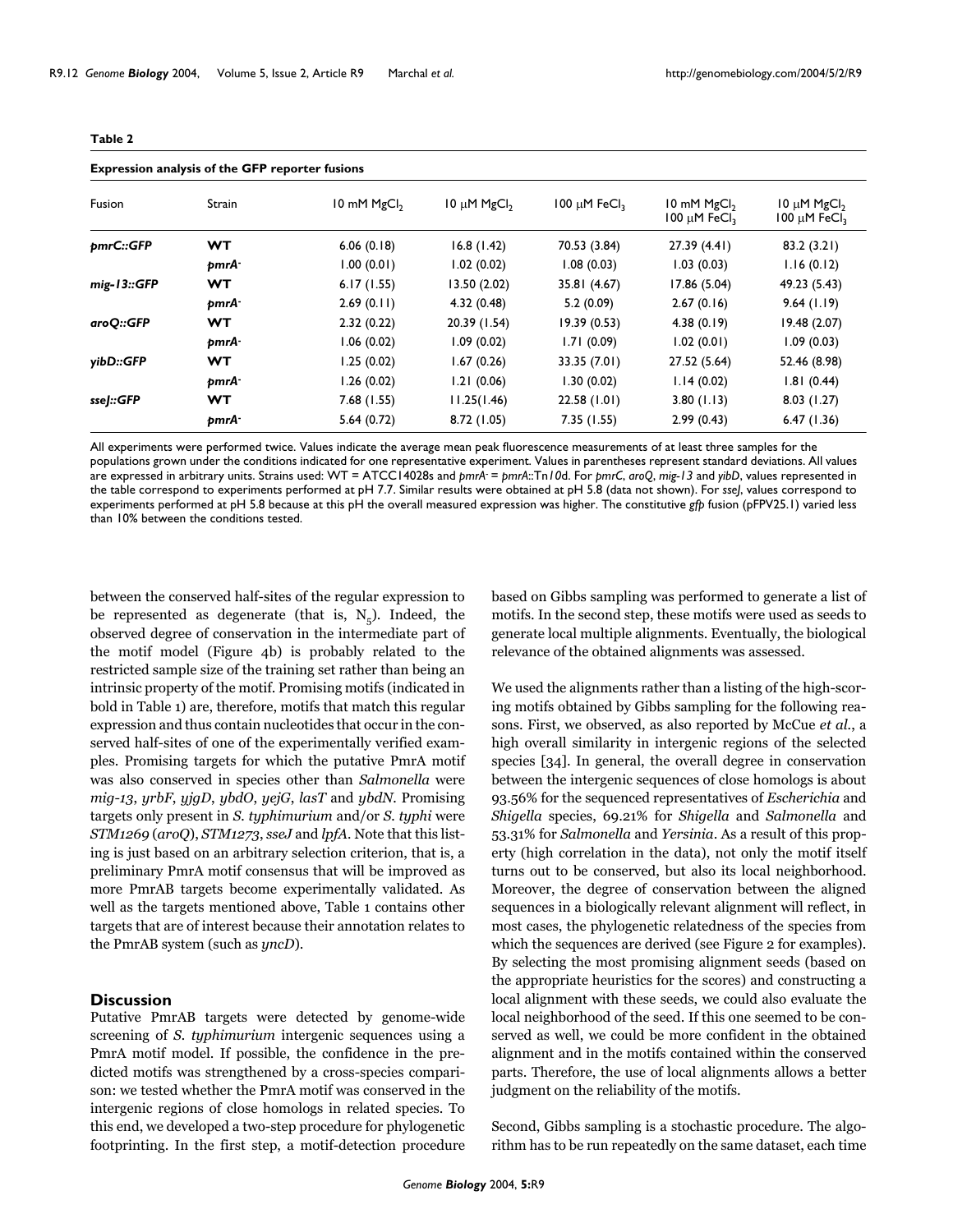<span id="page-12-0"></span>

## **Figure 3**

Site-directed mutagenesis of the PmrA box in *yibD*. **(a)** Construction of six species of the *yibD* promoter mutant, designated pCMPG5615 to pCMPG5620, each with a single base substitution (T  $\rightarrow$  G or A  $\rightarrow$  C) in the PmrA box. Promoters were fused to GFP and promoter activity was assessed by FACS analysis. **(b)** Plot of the normalized expression values of the six mutant fusions and the wild-type fusion measured in two distinct conditions in the wild type and pmrA::Tn*10*d mutant background. Gray bars represent condition 1 (pH 7.7, 100 µM FeCl<sub>3</sub> + 10 µM MgCl<sub>2</sub>), white bars correspond to the expression values observed in condition 2 (pH 7.7, 100 µM FeCl<sub>3</sub> + 10 mM MgCl<sub>2</sub>). w, wild-type background; m, pmrA::Tn / 0d mutant background. The *pmrC::GFP* fusion was included as a positive control. Bars represent the standard deviations of three independent measurements.

generating potentially different motifs. As a consequence, the output of a motif-detection approach can be simultaneously redundant and non-exhaustive: some statistically strong motifs are detected repeatedly in different runs. On the other hand, some motifs might never be detected. Indeed, because Gibbs sampling was originally designed for unrelated sequences and because of the high correlation in the data, the number of possible equally scoring motifs (local optima) might be so high that many runs have to be performed before all motifs have been covered. All these local optima coincide with motifs that, when used as seeds, will result in a similar alignment. The same alignment can thus be obtained by several motifs, but there is no guarantee that all possible motifs that result in the same alignment will be detected by Gibbs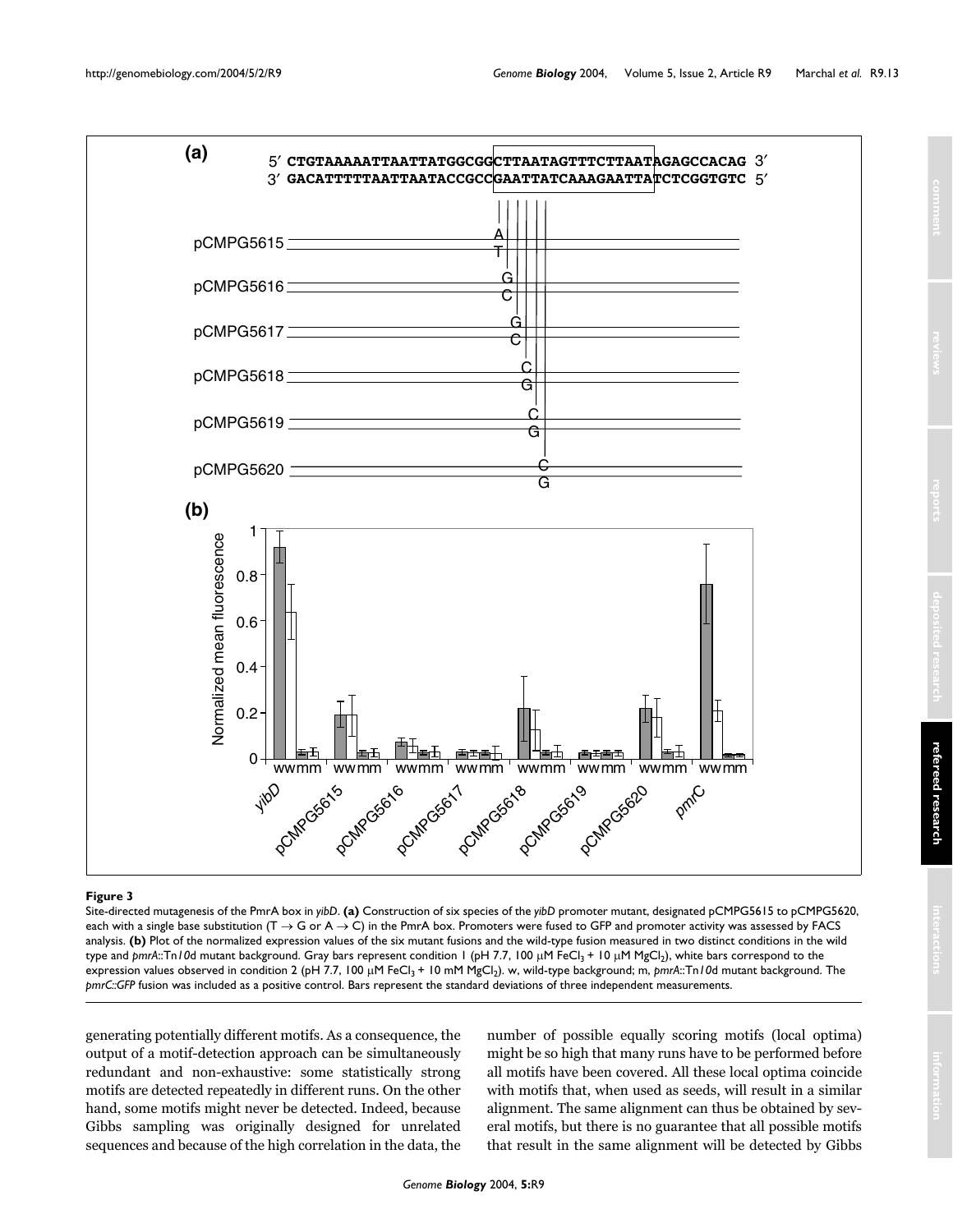<span id="page-13-0"></span>

#### **Figure 4**

Refined consensus of the PmrA box. **(a)** Alignment of all experimentally verified PmrA sites ([[15\]](#page-18-5) or this work) in *S. typhimurium* [1]. PmrA sites in the orthologs of these respective experimentally verified genes are also displayed if these PmrA motif instances deviated from the PmrA motif in *S. typhimurium*. **(b)** An adapted motif model of the PmrA site was built (represented by its logo) on the basis of the sequences represented in (a).

sampling. Therefore, an alignment is a better summary of the degree of conservation between the intergenic regions than a listing of the highest-scoring motifs.

Moreover, regulatory systems such as PmrAB might have acquired some very species-specific targets. For such highly specialized regulatory systems, motifs are likely to be present in the intergenic sequences of a selected subset of orthologs only. Because such motifs occur in a restricted number of sequences of the dataset, they will not necessarily correspond to the highest-scoring motifs. Thus, they might be overlooked when selecting on high-scoring motifs by, for instance, setting a threshold on the score. Once a reliable local alignment of a set of intergenic sequences is obtained, one can judge the degree of confidence to put on the prediction of the motif of interest not only by checking in which subset of species the motif is conserved, but also by taking into consideration other factors, such as the functional annotation of the putative target. The motifs that we select on the basis of our heuristic will result in a biologically relevant alignment that includes the maximal number of species. As such, our heuristic tries to overcome the fact that Gibbs sampling is intrinsically unable to cope with correlated data. Note that the motif of interest (PmrA motif) does not necessarily have to correspond to the motif used to produce the alignment.

We showed that our *in silico* phylogenetic footprinting approach can be used to confirm targets detected by genomewide screening. So far, it can only be used for species that show a high degree of conservation in their intergenic regions, similar to the conservation observed in this study. As more complete genomic data become available, the approach might be extended to other species.

As suggested previously [34], the high observed similarity in intergenic sequences might be due to the small phylogenetic distance between the species we analyzed. However, it cannot be excluded that because of the small size of the intergenic regions in bacteria and the very similar habitat and mechanism of regulation among the γ-proteobacterial species used in this study, a large part of the complete intergenic region is functional and therefore conserved. This hypothesis was also put forward by Rajewsky *et al.* [41]. The alignment of the intergenic region of the well-characterized *ugd* indeed points in that direction. Large parts of the conserved regions of the alignments correspond to experimentally verified motifs.

Remarkably, most potential PmrAB-regulated genes exhibited a footprint of the PmrA motif in *E. coli* only, and several target genes had no counterpart at all in organisms other than *Salmonella* species. This indicates a high degree of specialization of the PmrAB two-component system in *Salmonella*. Such specialization could also explain the considerable differences between PmrAB-dependent regulons in related species. For instance, in both *Y. pestis* and *S. typhimurium* the attenuated virulence of *phoP* mutants is ascribed to a defect in LPS modification, a process shown to be PmrAB-dependent [[42\]](#page-19-1). So far, two *S. typhimurium* loci have been postulated to be involved in this LPS remodeling: *pmrHFIJKLM* and *ugd*. Only for *pmrH* did we detect an ortholog in *Y. pestis* and a conserved footprint of the PmrA motif in the promoter region of this ortholog. The Ugd protein does not even have a functional counterpart in *Y. pestis*. This low similarity in PmrAB regulon composition indicates that a different network of genes must be responsible for a similar phenotype in distinct species. This is not completely unexpected in view of the very different LPS composition of *Salmonella* and *Y. pestis* [\[42](#page-19-1)].

For most of the known experimentally verified targets, clear phylogenetic footprints of the PmrA motif could be detected in the intergenic regions of close homologs. In the intergenic region of *pmrD* we could recover the consensus sequence only partially (that is, one half-site) because the second halfsite overlaps with the coding region (data not shown) and this was not included in the current analysis. Another PhoPQdependent gene that contributes to resistance to antimicrobial peptides is *mig-14* [[10](#page-18-2)]. However, we could not find the presence of a clear PmrA consensus in the promoter of *mig-14*. Neither could we detect a PmrA motif in *dgoA*, which was previously shown to be regulated by PmrAB [[22\]](#page-18-12). This would indicate that both targets are only indirectly dependent on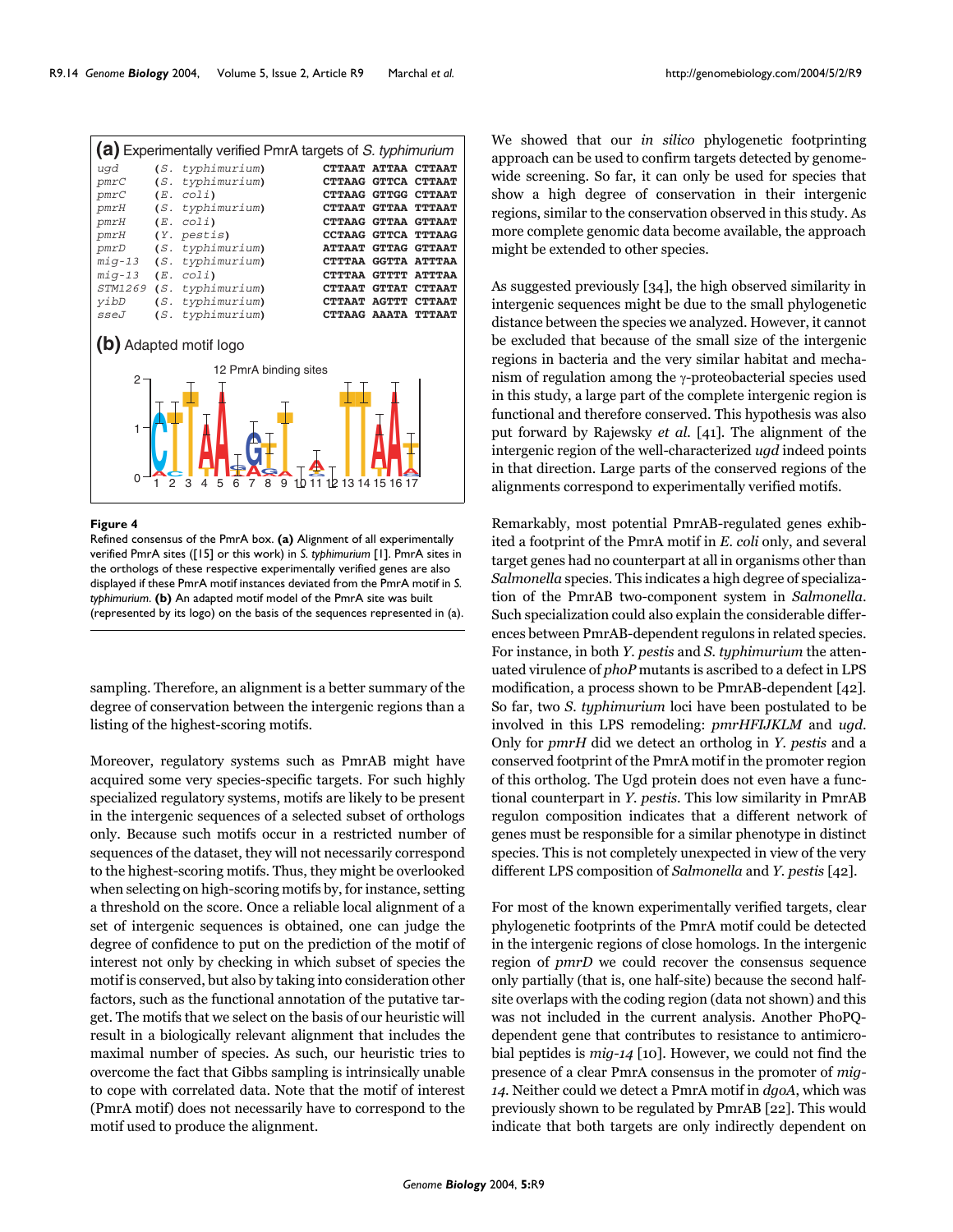PmrAB. It can, however, not be excluded that they represent false negatives of our screening.

As well as the known targets, several putative new predictions could be made. Some of these predictions are consistent with previously published observations. Indeed, the PmrAB system is part of a complex regulatory cascade acting downstream of the pleiotropic PhoPQ system. The PhoPQ regulon is responsible for intracellular survival of bacteria and genes dependent on PhoPQ are induced in bacteria inside macrophages. Part of the PhoPQ regulon has been discovered to be dependent only indirectly on PhoPQ, via PmrAB. This PmrAB-dependent subset is known to confer resistance to cationic peptides by encoding genes involved in LPS modification and genes contributing to resistance to raised Fe3+ concentration. Genes encoding proteins involved in modification of membrane components and outer-membrane proteins are therefore sensible additional putative PmrAB targets. Another target worth mentioning in view of the Fe3+-sensitivity of the PmrAB system is *yncD*, which encodes a putative outer-membrane receptor for iron transport.

Phage remnants, such as *mig-3*, have been described as macrophage inducible, PhoPQ-dependent genes [40], and thus can be PmrAB-dependent. This might explain the PmrA motif in the intergenic region between *STM1868A* and *mig-3*. Detweiler *et al.* showed that two genes, *virK* and *somA*, both coexpressed with the SPI-2 system, confer resistance to cationic peptides and their expression is PhoPQ-dependent. Also, four fimbrial operons had genes that were coexpressed with SPI-2 [[43\]](#page-19-2). Predictions of the PmrAB-dependence of *sseJ*, which encodes a secreted effector of the SPI-2 system, or of genes that are involved in fimbrial synthesis (such as in *lpfA*, encoding the *S. typhimurium* long polar fimbria A precursor), could therefore be in agreement with these findings. Recently, the study of Kim *et al.* related PmrAB-dependent regulation to swarming motility functions in *S. typhimurium* [\[44\]](#page-19-3). This could explain why we detected a putative PmrA motif in the intergenic region of *flhC*, which encodes a master transcriptional activator of flagellar genes.

To confirm the predictive power of our methodology further, four putative PmrAB targets were validated biologically. Expression analysis clearly demonstrated PmrAB-dependence of *yibD*, which confirms the recent observations of Tamayo *et al.* [[22\]](#page-18-12). The observed PmrA-dependence of *mig-13* accords with its being upregulated in macrophages in *in vivo* conditions [40]. The clear PmrAB-dependence of *aroQ*, which encodes a periplasmic chorismate mutase, is striking. In general, chorismate mutases are involved in the synthesis of tyrosine and phenylalanine and are key to the synthesis of a plethora of secondary metabolites [45]. The function of periplasmic chorismate mutases, which differ from the cytoplasmic chorismate mutases in their long carboxy-terminal extension [[46](#page-19-4)], is still unclear. Periplasmic AroQ proteins have also been detected in *Y. pestis*, *Pseudomonas aerugi-* *nosa*, *Mycobacterium* species, *Erwinia herbicola* and in the phytoparasitic nematode *Meloidogyne javanica* [\[46\]](#page-19-4). Strikingly, all these organisms containing AroQ interact with a eukaryotic host. This observation, together with the fact that AroQ is dependent on the key virulence regulator PmrAB in *S. typhimurium*, suggests that the as-yet-unknown function of AroQ might be involved in bacteria-host interactions.

Despite its low expression level in our *in vitro* conditions, the *sseJ* fusion showed a clear PmrAB-dependent induction by Fe3+ excess. SseJ is a secreted effector protein that is translocated across the membrane of the *Salmonella*-containing vacuole (SCV) by SPI-2. From recent evidence it was speculated that the putative acyltransferase activity of SseJ would be involved in modifying the lipid composition of the SCV [\[47](#page-19-5),[48\]](#page-19-6), thereby interfering with the trafficking and maturation properties of the SCV in infected cells. The PmrAdependence of *sseJ* would therefore link expression of genes involved in bacterial LPS modification with those involved in regulating the lipid composition of the SCV membrane.

Further experimental analysis will shed light on how these previously undescribed PmrAB-dependent proteins, with unknown functions, relate to the known part of the PmrABdependent regulon.

The extent to which each of the tested strains reacted to the signals Fe3+ or/and Mg2+ varied considerably. This is not surprising in view of the complex regulatory system that integrates both these signals. Indeed, both signals are transduced via the PhoPQ, PmrD, PmrAB multicomponent system, which includes a posttranslational signal transduction and a transcriptional feedback loop [1]. Depending on the affinities between the interacting components of such dynamic systems, small changes in the initial concentrations of the components might result in large differences in the observed expression levels [49]. A more detailed study of the dynamics of this system might reveal how such systems can integrate signals so differently.

Site-directed mutagenesis of the PmrA box in the *yibD* promoter indicated a crucial role for the T at position 3 and the A at position 5 of the first half-site of the motif. As can be deduced from the consensus site in Figure [4,](#page-13-0) no degeneracy is allowed at positions 3 and 5. This observation allows us to extrapolate to a certain extent the sequence requirements of the PmrA box in *yibD* to other PmrAB targets. Some positions seem essential, whereas it appears that the specific choice of nucleotide at the other positions affects the level of induction. By altering the nucleotides, the binding affinities of the regulatory protein to the box can be modified, allowing specific fine-tuning of gene expression in a cell.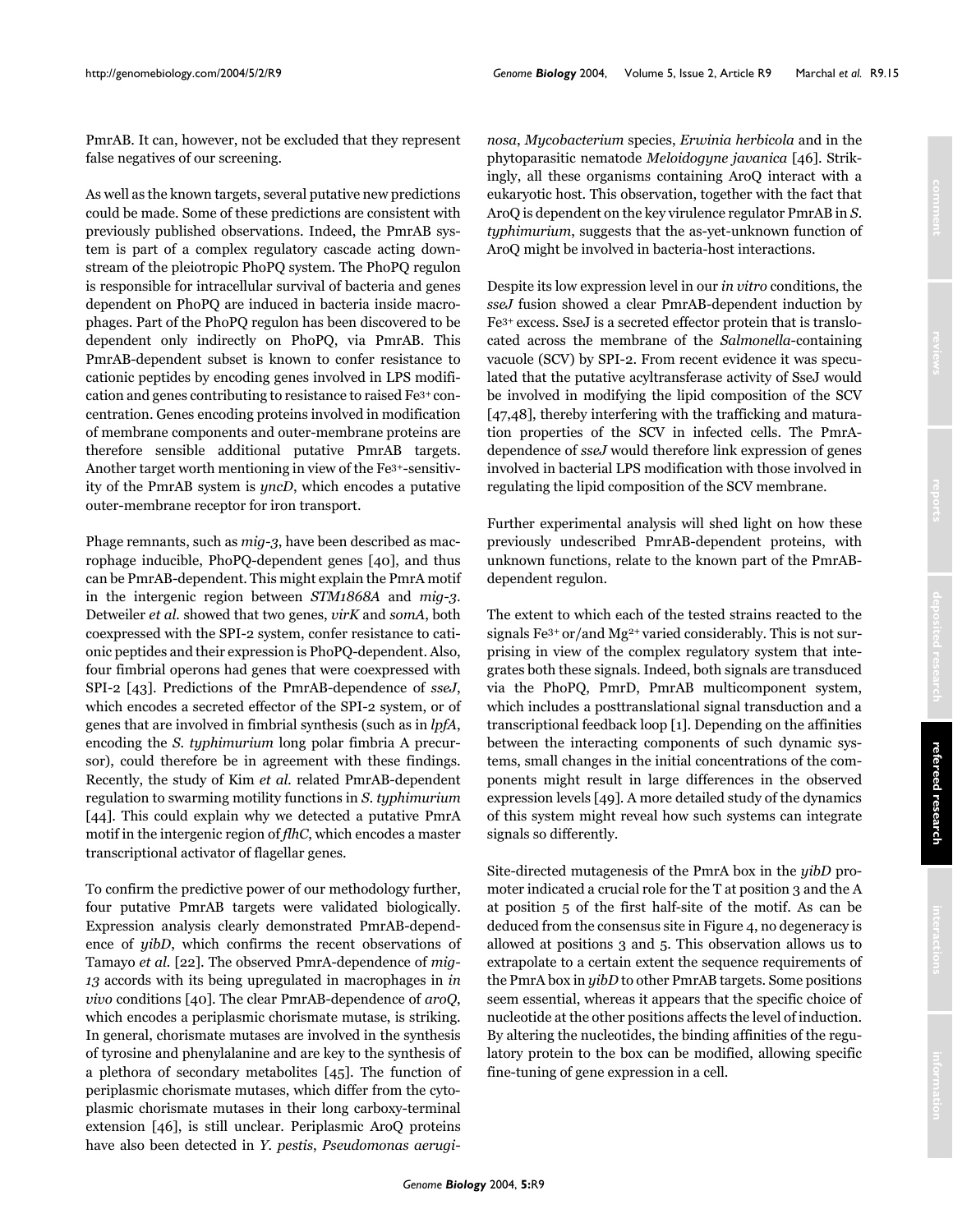## **Conclusions**

We conclusively demonstrate that our *in silico* approach reliably identifies additional PmrAB-dependent targets. Although false positives will still be present among these predicted targets, the method offers an interesting approach for further elucidation of genetic networks involved in the expression of *S. typhimurium* virulence genes. We predicted the PmrAB-dependent regulation of four additional targets: *yibD*, *aroQ*, *mig-13* and *sseJ*. Our approach might become extendable to other species when more genome sequences become available.

## **Materials and methods Selection of intergenic sequences**

Genome sequences were obtained from GenBank [50]. All intergenic regions used in this study were extracted using the modules of INCLUSive [51] to automatically parse GenBank entries [52]. Here, we define an intergenic sequence as a region that contains the noncoding sequence between two coding regions. No overlap with coding regions is allowed. Intergenic regions with lengths smaller than 10 base-pairs (bp) were discarded because of computational reasons.

#### **Construction of motif models**

A motif model (a probabilistic representation of the consensus DNA pattern that is recognized by the respective regulatory protein) for PmrA was constructed using MotifSampler [53]. The PmrA training set consisted of the promoter regions of three known PmrAB-regulated genes (*ugd* [\[7,](#page-18-14)[15,](#page-18-5)17], *pmrH* [\[7,](#page-18-14)14,17[,19](#page-18-9)] and *pmrC* [[2](#page-18-7),14]) for which the binding of the PmrA protein to the promoter regions was verified by DNA footprint analysis [14[,15\]](#page-18-5).

#### **Genome-wide screening**

The intergenic regions of the complete genome of *S. typhimurium* LT2 (NC\_003197 [\[38\]](#page-19-0)) were screened using MotifLocator [54,55]. The scoring scheme used by MotifLocator is extensively described in Thijs *et al.* [55] and uses an extension of the classical position-weight matrix scoring scheme [56]. Given the motif model  $\theta$  and the background model  $B_m$  a score  $W(x)$  is computed for each window  $x$  of length  $l$  in the sequence *S*. *W*(*x*) compares the score of the subsequence within the window being generated by the motif model to the score of the subsequence within the window being generated by the background model. *bj* : nucleotide at position *j* in the segment.

$$
W(x) = \log(\frac{P(x | \theta)}{P(x | S, B_m)}) = \sum_{j=1}^{l} [\log(\theta_j^{b_j}) - \log(P(b_j | S, B_m))]
$$

Both the plus and minus strand were screened using a background model of order 3. The higher-order background allows implicit compensation for motifs that are located in a context highly resembling the global nucleotide composition

of the genome. To apply a threshold on the scores, the scores of different motifs were normalized such that their values ranged between  $o$  and  $1$ . The normalized scores  $W(x)$  are displayed in Table 1.

$$
\overline{W}(x) = \frac{W(x) - W_{\text{min}}}{W_{\text{max}} - W_{\text{min}}}
$$
 with  $W_{\text{min}} = \min_{x} W(x)$  and  $W_{\text{max}} = \max_{x} W(x)$ .

Hits with a score above 0.75 were retained (corresponding to a selection of the 0.003% top-scoring hits of the total number of possible motif positions in the genome. Possible positions are identified as overlapping windows of length *l*). To give a rough assessment of the number of hits with a score similar to the chosen threshold that could be expected from the specific nucleotide composition of the genome, we generated 100 random sets of intergenic sequences using a third-order background model. These random sets were scored with the same PmrA motif model. From these results it appeared that the true set contained three times more hits with a score above the threshold than an average random genome.

#### **Identification of datasets**

Highly similar homologs of the putative PmrAB-regulated genes were identified in the genome sequences of *S. typhimurium* (NC\_003197), *S. typhi* (NC\_003198), *S. flexneri* (NC\_004337), *E. coli* O157:H7 (NC\_002695), *E. coli* O157:H7 EDL933 (NC\_002655), *E. coli* K12 (NC\_000913), *Y. pestis* CO92 (NC\_003143) and *Y. pestis* KIM (NC\_004088). In general, only true orthologs are likely to have retained a similar function and therefore a similar mechanism of regulation [35]. However, ortholog identification is a difficult problem and discriminating between true orthologs and paralogs is not always straightforward. Because our motif-detection algorithm is, to some extent, robust against the presence of noise and allows for the presence of sequences that do not contain the motif [57], we did not make an *a priori* distinction between true orthologs and paralogs if both appeared highly similar to the original protein. This motivated us to use the principle of clusters of orthologs for dataset construction [58]. The pairwise BLAST scores obtained by mutually aligning the whole-genome sequences using BlastP [59] were used as input of the cluster program TRIBE-MCL [60]. Stringent criteria were applied to retain only closely related orthologs and paralogs (cut-off of the BLAST hit was an E-value of 1e-80). For those proteins that, when BLASTed against themselves, gave rise to an E-value higher than 1e-80 (*yjbE*, *STM1926*, *STM0344*, *yhcN*, *STM1868A*, *yceP*, *atpF*, *yjgD*, *csrA*, *ybfA*) the threshold was relaxed (E-value 1e<sup>-20</sup>). The choice of the stringent threshold was essential to maximally reduce the noise in the datasets.

## **Phylogenetic footprinting by Gibbs sampling**

We used a two-step procedure for phylogenetic footprinting. In the first step, Gibbs sampling is performed to generate a list of motifs. Subsequently, local alignments are generated by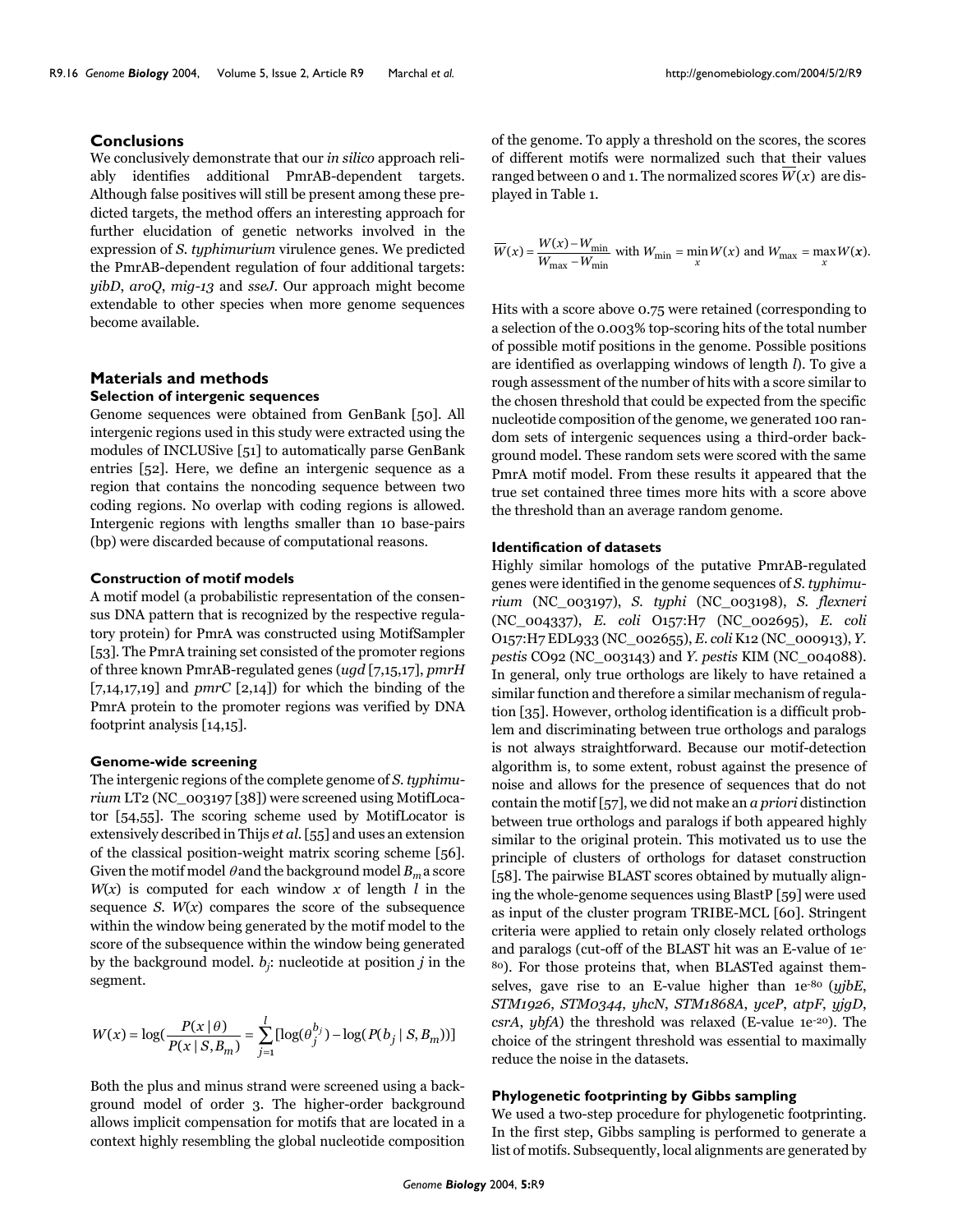selecting motifs that can be used as alignment seeds and by assessing the relevance of the alignments by a test statistic.

#### *Motif detection by Gibbs sampling*

An advanced Gibbs sampling procedure for motif detection was used (MotifSampler). MotifSampler allows us to search for overrepresented motifs in each dataset. The motif length, the maximal number of different motifs and the background model are user-defined parameter settings of the algorithm described in Thijs *et al.* [53]. A recent extension of the algorithm allows to automatically determine the number of instances of a certain motif per sequence [55] and requires a predefined indication on the prior probability of expecting at least one motif per sequence. For each dataset, 100 runs of the MotifSampler were performed under the following conditions: motif lengths varying from 6, 8, 10, 12; background order 0; prior probability default value 0.7. Because Gibbs sampling is a stochastic procedure, each run can give rise to different motifs. To summarize the results from the 100 runs, all detected motifs were mutually compared and similar motifs were grouped. The information content was used as a similarity measure to compare motifs. For each dataset, therefore, a list of different potential motifs was obtained. Motifs in this list were ranked according to their log-likelihood score (LL-score) [53].

#### *Generating reliable local alignments using the detected motifs*

From the obtained list, motifs that could be used as seeds to generate a biologically relevant alignment were selected using a heuristic [61]. Motifs with a high LL-score that occurred preferentially once in each sequence were chosen (starting with those motifs that had the highest consensus score). Moreover, we preferentially selected motifs that occurred in the maximal number of species. For each dataset, multiple alignments were constructed using the position of these retrieved motifs as alignment initializations (seeds) until a reliable alignment was obtained. The alignment was considered biologically relevant if within a window of 100 bp around the motif it exhibited a degree of conservation that reflected the overall observed homology between intergenic sequences of the selected species (interspecies homology).

To assign a more quantitative criterion to the alignment, a *p*value was assigned to each alignment that was calculated as follows: for each window of 100 bp around the motif, the largest conserved block not overlapping with the core motif was identified (using the consensus score of minimal 0.7 as minimal similarity measure). This *p*-value expresses the probability of observing a conserved block of the same length in a randomly aligned dataset of similar composition. Distributions of conserved blocks in randomly aligned sequences were constructed [62]. These random datasets take into account the observed high pairwise sequence homology between intergenic sequences derived from similar species (serovars) (homology between *E. coli* sequences, homology between *Salmonella* sequences, homology between *Y. pestis* sequences),

but not the interspecies homology between intergenic regions (for example, between *E. coli* and *Salmonella*). All alignments with a *p*-value less than 0.15 (the *p*-value of *ugd*) were considered as relevant (indicated in Table 1 with 'm'). Because the obtained alignments are local, they are gapless. In some cases, more than one alignment might be essential to cover the complete intergenic region.

Selected alignments are displayed in the supplementary information at [39]. Sequence editing was done in BioEdit [63].

## **Functional annotation**

Functional annotation was derived from the National Center for Biotechnology Information (NCBI) [[38](#page-19-0),52] and from the Sanger annotation of *S. typhi* [64]. Specific genomic context was derived from NCBI [\[38](#page-19-0),52]. The distribution of the putative targets (unique for *Salmonella* species versus more widely distributed), as derived from our clusters of orthologous groups (COGs), was verified by comparison to the analysis of McClelland *et al.* [\[38\]](#page-19-0), who included, in addition to the species we used, several subspecies of *Salmonella* (six genomes), and species more distantly related to *Salmonella* (*Klebsiella pneumoniae*).

## **Bacterial strains and growth conditions**

The bacterial strains and plasmids used in this study are listed in Table [3.](#page-17-0) Bacteria were grown overnight at 37°C with aeration in Luria-Bertani (LB) broth or in the nitrogen minimal medium of Nelson and Kennedy [\[65\]](#page-19-7) with modifications as previously described [[66\]](#page-19-8). The pH of the medium was buffered with 100 mM Tris-HCl, adjusted to pH 7.4 or pH 5.8. MgCl<sub>2</sub> was added at a final concentration of 10  $\mu$ M or 10 mM. FeCl<sub>3</sub> was used at a final concentration of 100  $\mu$ M from a freshly prepared 10 mM stock. Antibiotics were used, when appropriate, at the following concentrations: tetracycline, 30  $\mu$ g/ml; and ampicillin, 100  $\mu$ g/ml.

## **Molecular methods**

Plasmid DNA, after passage through *S. typhimurium* LB5010 [\[67](#page-19-9)], was introduced into bacterial strains by electroporation. Polymerase chain reaction (PCR) was carried out in a Personal Mastercycler (Eppendorf, Hamburg, Germany) with *Pfx* DNA polymerase, using the manufacturer's instructions. The constructs containing the putative promoter regions of *yibD*, *mig-13*, *aroQ*, *sseJ* and *pmrC* and the site-directed mutated *yibD* promoter fragments were all verified by sequence analysis.

## **Construction of plasmids**

To construct the *gfp* reporter fusions of *yibD*, *mig-13*, *aroQ, sseJ* and *pmrC*, the primers listed in Table 4 were used in a PCR reaction (as described above) to amplify the respective promoter regions from the ATCC14028s genome. Restriction sites in the primers are indicated in bold face in Table 4. The promoter fragments were digested with *Eco*RI and *Bam*HI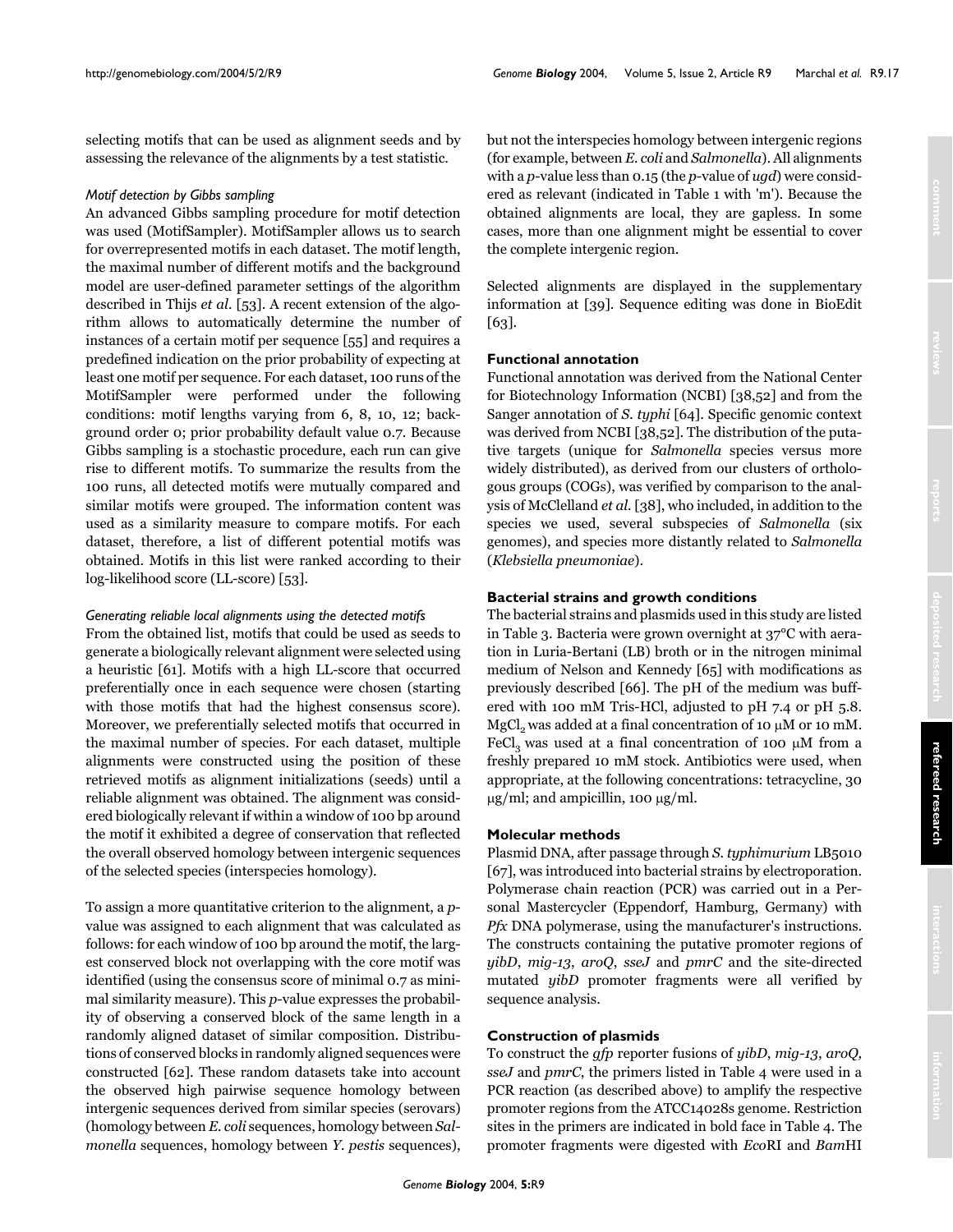<span id="page-17-0"></span>

|--|

| <b>Bacterial strains</b> |                    |                                                                                                                        |                                             |  |  |  |
|--------------------------|--------------------|------------------------------------------------------------------------------------------------------------------------|---------------------------------------------|--|--|--|
| Strain or plasmid        |                    | Relevant genotype                                                                                                      | Reference or source                         |  |  |  |
| Salmonella               | <b>ATCC 14028s</b> | Wild type                                                                                                              | <b>ATCC</b>                                 |  |  |  |
|                          | SG42               | pmrA::Tn / 0d                                                                                                          | [21] kind gift of J.S. Gunn                 |  |  |  |
|                          | LB5010             | metA22 metE551 ilv-452 leu-3121 trp∆2 xyl-404 galE856 hsdLT6 hsdSA29<br>hsdSB121 rpsL120                               | [67]                                        |  |  |  |
| E. coli                  | DH5 $\alpha$       | $F\phi$ 80 $\triangle$ lacZM15 $\triangle$ (lacZYAargF)U169 deoP recA1 endA1 hsdR17 (r <sub>k</sub> ·m <sub>k</sub> ·) | Gibco BRL                                   |  |  |  |
| Plasmids                 | pCRII-TOPO         | Cloning vector, Amp <sup>R</sup>                                                                                       | Invitrogen                                  |  |  |  |
|                          | pFPV25             | ColEI mob bla promoterless gfpmut3, AmpR                                                                               | [40] kind gift of R. Valdivia and S. Falkow |  |  |  |
|                          | pFPV25.1           | Constitutive rpsM promoter in pFPV25, AmpR                                                                             | [40] kind gift of R. Valdivia and S. Falkow |  |  |  |
|                          | pCMPG5611          | pFPV25 with yibD promoter                                                                                              | This work                                   |  |  |  |
|                          | pCMPG5612          | pFPV25 with ybjG promoter                                                                                              | This work                                   |  |  |  |
|                          | pCMPG5613          | pFPV25 with STM1269 promoter                                                                                           | This work                                   |  |  |  |
|                          | pCMPG5614          | pFPV25 with yjdB promoter                                                                                              | This work                                   |  |  |  |
|                          | pCMPG5621          | pFPV25 with ssel promoter                                                                                              | This work                                   |  |  |  |
|                          | pCMPG5615          | $p$ CMPG5611 with point mutated putative PmrA motif $C \rightarrow A$                                                  | This work                                   |  |  |  |
|                          | pCMPG5616          | $p$ CMPG5611 with point mutated putative PmrA motif $T\rightarrow G$                                                   | This work                                   |  |  |  |
|                          | pCMPG5617          | $p$ CMPG5611 with point mutated putative PmrA motif $T\rightarrow G$                                                   | This work                                   |  |  |  |
|                          | pCMPG5618          | $p$ CMPG5611 with point mutated putative PmrA motif A $\rightarrow$ C                                                  | This work                                   |  |  |  |
|                          | pCMPG5619          | $p$ CMPG5611 with point mutated putative PmrA motif A $\rightarrow$ C                                                  | This work                                   |  |  |  |
|                          | pCMPG5620          | $p$ CMPG5611 with point mutated putative PmrA motif $T\rightarrow C$                                                   | This work                                   |  |  |  |

and cloned into pCRII-TOPO that had been digested with *Eco*RI and *Bam*HI. The promoter fragments were subcloned as *Eco*RI/*Bam*HI fragments into the corresponding sites of pFPV25 [40], resulting in the pCMPG plasmids listed in Table [3.](#page-17-0) These plasmids were electroporated into ATCC14028s and JSG421 [[21\]](#page-18-11) after propagation through LB5010, as described above. Cloning steps were carried out in *E. coli* DH5α.

The single base-pair substitutions in the putative PmrA motif occurring in the *yibD* promoter sequence were introduced via a PCR approach using the QuickChange Site-Directed mutagenesis kit (Stratagene, La Jolla, CA), according to the manufacturer's instructions. The *yibD* promoter sequence introduced into pCRII-TOPO was used as the parent plasmid and appropriate primers were applied (sequences not

#### **Table 4**

| Primers used to construct the GFP promoter fusions |                                        |                                         |  |  |  |
|----------------------------------------------------|----------------------------------------|-----------------------------------------|--|--|--|
| Name                                               | Sequence 5' to 3'                      | Description                             |  |  |  |
|                                                    | Amplification of promoter regions      |                                         |  |  |  |
| $Pro-115$                                          | CCGAATTCTAATTCGAGTTGCTTAAAGGCGGC       | Amplification of yibD promoter region   |  |  |  |
| $Pro-116$                                          | CCGGATCCGCTCCCGCATTATATAACGGG          | Amplification of yibD promoter region   |  |  |  |
| $Pro-117$                                          | CCGAATTCGCCAATAAAAACCGCGCAGAGTG        | Amplification of mig-13 promoter region |  |  |  |
| Pro-118                                            | CCGGATCCAGCGAGTTGTTAAGGTTTTCCAGC       | Amplification of mig-13 promoter region |  |  |  |
| $Pro-119$                                          | CCGAATTCGAAGATTCCGCAGAATCAACGGCC       | Amplification of aroQ promoter region   |  |  |  |
| $Pro-120$                                          | CCGGATCCGGTGCTGCACATCAATAAAGAACAAAG    | Amplification of aroQ promoter region   |  |  |  |
| $Pro-121$                                          | <b>CCGAATTCGTATTGCATCTGGGCGGTCATCG</b> | Amplification of pmrC promoter region   |  |  |  |
| $Pro-122$                                          | CCGGATCCAGGCGATTTGCCCAAGAACAGG         | Amplification of pmrC promoter region   |  |  |  |
| Pro-224                                            | <b>ATGAATTCGCTTCCCCATCCCAAACCACC</b>   | Amplification of ssel promoter region   |  |  |  |
| Pro-225                                            | ATGGATCCGGAAGGCGTGCGCTTTCTTTTATC       | Amplification of ssel promoter region   |  |  |  |

Restriction sites in the primers are indicated in bold type.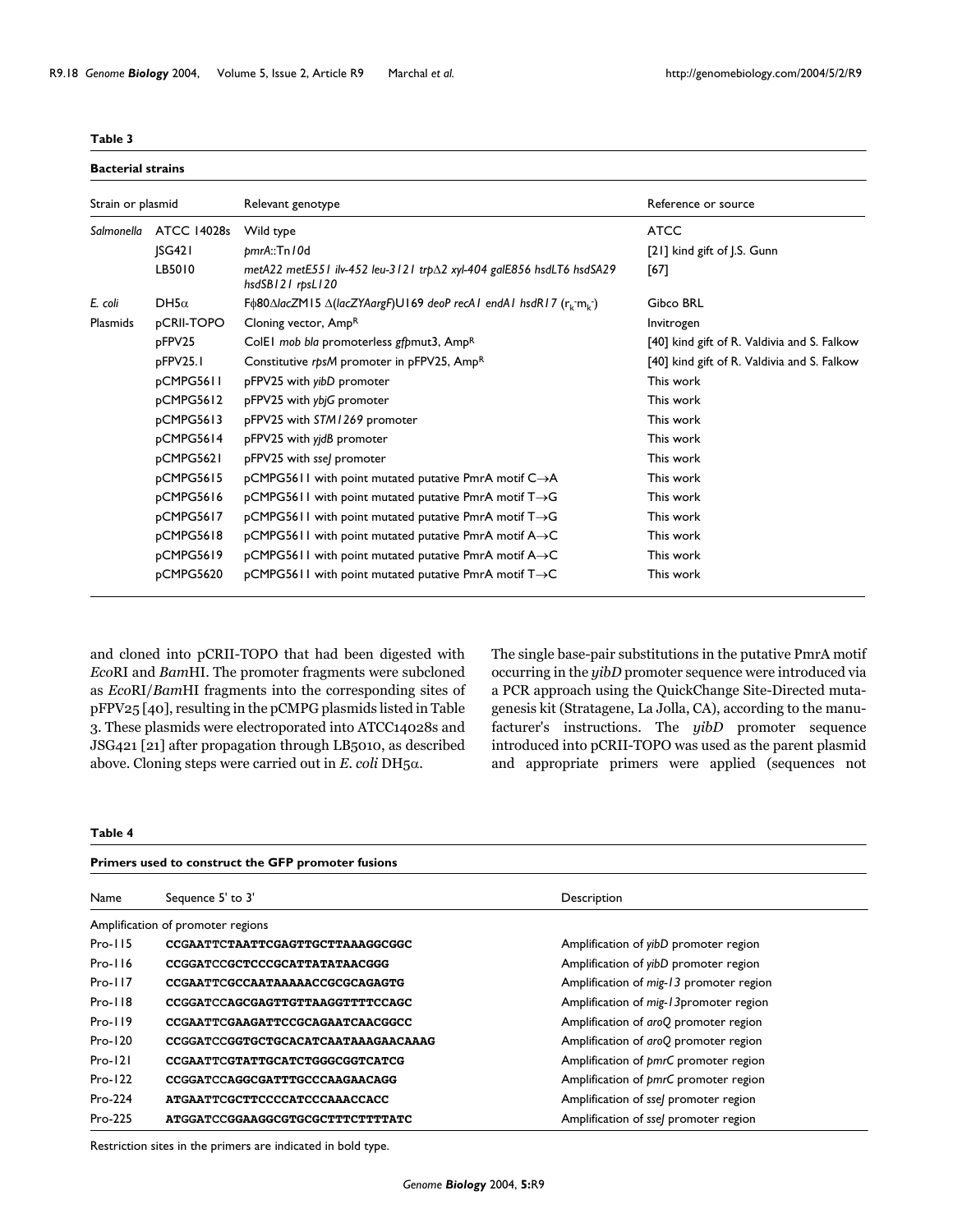shown). The site-directed mutated *yibD* promoter fragments were subcloned into pFPV25 (*Eco*RI/*Bam*HI), resulting in plasmids pCMPG5615  $\rightarrow$  pCMPG5620, as listed in Table [3.](#page-17-0) These reporter plasmids were electroporated into ATCC14028s and JSG421.

## **Fluorescence-activated cell sorter-based expression analysis**

Bacterial strains harboring the reporter constructs were grown overnight in nitrogen (N)-minimal medium pH 7.4 plus 10 mM  $MgCl<sub>2</sub>$ , harvested, washed in N-minimal medium pH 7.4 without  $MgCl<sub>2</sub>$ , and diluted 1:100 in N-minimal medium pH 7.4 plus 10 mM MgCl<sub>2</sub>. Mid-log-phase bacteria were then inoculated into the indicated media and grown for 3 h to allow expression of GFP. Bacteria were diluted into PBS and analyzed by flow cytometry with a Becton Dickinson FACSCalibur and CellQuest acquisition and analysis software [40] with gates set to forward and side scatters characteristic of the bacteria.

## **Nomenclature**

As the gene names used in the annotation of the *S. typhimurium* genome sequence do not always match the 'common' names used in the PmrAB literature, we give a summary of the synonyms below. *STM1269* (*aroQ*); *ybjG* (*mig-13*); *pmrAB* (*basSR*); *ugd* (*udg*, *pagA*, *pmrE*); *pmrHFIJKLM* (*yfbE*, *pmrF*, *yfbG*, *STM2300*, *pqa*, *STM2302*, *STM2303*); *pmrC* (*yjdB*); *pmrG* (*ais*); *pbgP* (*yfbE*,*pmrH*).

## **Availability of data**

All additional information of our analysis is available on our supplementary website [39].

## **Acknowledgements**

This work is partially supported by Instituut voor de aanmoediging van Innovatie door Wetenschap en Technologie in Vlaanderen (IWT) projects STWW-00162, STWW-Genprom, GBOU-SQUAD-20160; Research Council KULeuven GOA Mefisto-666, IDO genetic networks; and FWO: Fund for Scientific Research-Flanders (Belgium) projects G.0115.01 and G.0413.03; IUAP V-22 (2002-2006). K.M. is a postdoctoral researcher of the FWO: Fund for Scientific Research-Flanders (Belgium). We thank John Gunn and Stanley Falkow and their respective co-workers for the kind gift of the strains and four anonymous reviewers for valuable comments on the manuscript.

## **References**

- Kato A, Latifi T, Groisman EA: [Closing the loop: the PmrA/PmrB](http://www.ncbi.nlm.nih.gov/entrez/query.fcgi?cmd=Retrieve&db=PubMed&dopt=Abstract&list_uids=10.1073/pnas.0836837100) **[two-component system negatively controls expression of its](http://www.ncbi.nlm.nih.gov/entrez/query.fcgi?cmd=Retrieve&db=PubMed&dopt=Abstract&list_uids=10.1073/pnas.0836837100) [posttranscriptional activator PmrD.](http://www.ncbi.nlm.nih.gov/entrez/query.fcgi?cmd=Retrieve&db=PubMed&dopt=Abstract&list_uids=10.1073/pnas.0836837100)** *Proc Natl Acad Sci USA* 2003, **100:**4706-4711.
- <span id="page-18-7"></span>2. Gunn JS, Ryan SS, Van Velkinburgh JC, Ernst RK, Miller SI: **Genetic and functional analysis of a PmrA-PmrB-regulated locus necessary for lipopolysaccharide modification, antimicrobial peptide resistance, and oral virulence of** *Salmonella enterica* **serovar** *typhimurium***[.](http://www.ncbi.nlm.nih.gov/entrez/query.fcgi?cmd=Retrieve&db=PubMed&dopt=Abstract&list_uids=10.1128/IAI.68.11.6139-6146.2000)** *Infect Immun* 2000, **68:**6139-6146.
- <span id="page-18-0"></span>3. Zhao Y, Jansen R, Gaastra W, Arkesteijn G, van der Zeijst BA, van Putten JP: **Identification of genes affecting** *Salmonella enterica* **serovar** *enteritidis* **[infection of chicken macrophages.](http://www.ncbi.nlm.nih.gov/entrez/query.fcgi?cmd=Retrieve&db=PubMed&dopt=Abstract&list_uids=10.1128/IAI.70.9.5319-5321.2002)** *Infect Immun* 2002, **70:**5319-5321.
- 4. Wosten MM, Kox LF, Chamnongpol S, Soncini FC, Groisman EA: **[A](http://www.ncbi.nlm.nih.gov/entrez/query.fcgi?cmd=Retrieve&db=PubMed&dopt=Abstract&list_uids=11051552) [signal transduction system that responds to extracellular](http://www.ncbi.nlm.nih.gov/entrez/query.fcgi?cmd=Retrieve&db=PubMed&dopt=Abstract&list_uids=11051552)**

**[iron.](http://www.ncbi.nlm.nih.gov/entrez/query.fcgi?cmd=Retrieve&db=PubMed&dopt=Abstract&list_uids=11051552)** *Cell* 2000, **103:**113-125.

- <span id="page-18-1"></span>5. Garcia Vescovi E, Soncini FC, Groisman EA: **Mg2+ as an extracellular signal: environmental regulation of** *Salmonella* **[virulence.](http://www.ncbi.nlm.nih.gov/entrez/query.fcgi?cmd=Retrieve&db=PubMed&dopt=Abstract&list_uids=8548821)** *Cell* 1996, **84:**165-174.
- 6. Soncini FC, Groisman EA: **[Two-component regulatory systems](http://www.ncbi.nlm.nih.gov/entrez/query.fcgi?cmd=Retrieve&db=PubMed&dopt=Abstract&list_uids=178578) [can interact to process multiple environmental signals.](http://www.ncbi.nlm.nih.gov/entrez/query.fcgi?cmd=Retrieve&db=PubMed&dopt=Abstract&list_uids=178578)** *J Bacteriol* 1996, **178:**6796-6801.
- <span id="page-18-14"></span>7. Soncini FC, Garcia Vescovi E, Solomon F, Groisman EA: **Molecular basis of the magnesium deprivation response in** *Salmonella typhimurium***[: identification of PhoP-regulated genes.](http://www.ncbi.nlm.nih.gov/entrez/query.fcgi?cmd=Retrieve&db=PubMed&dopt=Abstract&list_uids=178303)** *J Bacteriol* 1996, **178:**5092-5099.
- 8. Groisman EA: **[The pleiotropic two-component regulatory sys](http://www.ncbi.nlm.nih.gov/entrez/query.fcgi?cmd=Retrieve&db=PubMed&dopt=Abstract&list_uids=10.1128/JB.183.6.1835-1842.2001)[tem PhoP-PhoQ.](http://www.ncbi.nlm.nih.gov/entrez/query.fcgi?cmd=Retrieve&db=PubMed&dopt=Abstract&list_uids=10.1128/JB.183.6.1835-1842.2001)** *J Bacteriol* 2001, **183:**1835-1842.
- Kox LF, Wosten MM, Groisman EA: [A small protein that medi](http://www.ncbi.nlm.nih.gov/entrez/query.fcgi?cmd=Retrieve&db=PubMed&dopt=Abstract&list_uids=10.1093/emboj/19.8.1861)**[ates the activation of a two-component system by another](http://www.ncbi.nlm.nih.gov/entrez/query.fcgi?cmd=Retrieve&db=PubMed&dopt=Abstract&list_uids=10.1093/emboj/19.8.1861) [two-component system.](http://www.ncbi.nlm.nih.gov/entrez/query.fcgi?cmd=Retrieve&db=PubMed&dopt=Abstract&list_uids=10.1093/emboj/19.8.1861)** *EMBO J* 2000, **19:**1861-1872.
- <span id="page-18-2"></span>10. Brodsky IE, Ernst RK, Miller SI, Falkow S: *mig-14* **is a** *Salmonella* **[gene that plays a role in bacterial resistance to antimicrobial](http://www.ncbi.nlm.nih.gov/entrez/query.fcgi?cmd=Retrieve&db=PubMed&dopt=Abstract&list_uids=10.1128/JB.184.12.3203-3213.2002) [peptides.](http://www.ncbi.nlm.nih.gov/entrez/query.fcgi?cmd=Retrieve&db=PubMed&dopt=Abstract&list_uids=10.1128/JB.184.12.3203-3213.2002)** *J Bacteriol* 2002, **184:**3203-3213.
- <span id="page-18-3"></span>11. Roland KL, Martin LE, Esther CR, Spitznagel JK: **Spontaneous** *pmrA* **mutants of** *Salmonella typhimurium* **[LT2 define a new two](http://www.ncbi.nlm.nih.gov/entrez/query.fcgi?cmd=Retrieve&db=PubMed&dopt=Abstract&list_uids=204845)[component regulatory system with a possible role in](http://www.ncbi.nlm.nih.gov/entrez/query.fcgi?cmd=Retrieve&db=PubMed&dopt=Abstract&list_uids=204845) [virulence.](http://www.ncbi.nlm.nih.gov/entrez/query.fcgi?cmd=Retrieve&db=PubMed&dopt=Abstract&list_uids=204845)** *J Bacteriol* 1993, **175:**4154-4164.
- <span id="page-18-4"></span>12. Mouslim C, Groisman EA: **Control of the** *Salmonella ugd* **[gene by](http://www.ncbi.nlm.nih.gov/entrez/query.fcgi?cmd=Retrieve&db=PubMed&dopt=Abstract&list_uids=10.1046/j.1365-2958.2003.03318.x) [three two-component regulatory systems.](http://www.ncbi.nlm.nih.gov/entrez/query.fcgi?cmd=Retrieve&db=PubMed&dopt=Abstract&list_uids=10.1046/j.1365-2958.2003.03318.x)** *Mol Microbiol* 2003, **47:**335-344.
- 13. Chamnongpol S, Dodson W, Cromie MJ, Harris ZL, Groisman EA: **[Fe\(III\)-mediated cellular toxicity.](http://www.ncbi.nlm.nih.gov/entrez/query.fcgi?cmd=Retrieve&db=PubMed&dopt=Abstract&list_uids=10.1046/j.1365-2958.2002.03041.x)** *Mol Microbiol* 2002, **45:**711-719.
- 14. Wosten MM, Groisman EA: **[Molecular characterization of the](http://www.ncbi.nlm.nih.gov/entrez/query.fcgi?cmd=Retrieve&db=PubMed&dopt=Abstract&list_uids=10.1074/jbc.274.38.27185) [PmrA regulon.](http://www.ncbi.nlm.nih.gov/entrez/query.fcgi?cmd=Retrieve&db=PubMed&dopt=Abstract&list_uids=10.1074/jbc.274.38.27185)** *J Biol Chem* 1999, **274:**27185-27190.
- <span id="page-18-5"></span>15. Aguirre A, Lejona S, Vescovi EG, Soncini FC: **Phosphorylated PmrA interacts with the promoter region of** *ugd* **in** *Salmonella enterica* **serovar** *typhimurium***[.](http://www.ncbi.nlm.nih.gov/entrez/query.fcgi?cmd=Retrieve&db=PubMed&dopt=Abstract&list_uids=10.1128/JB.182.13.3874-3876.2000)** *J Bacteriol* 2000, **182:**3874-3876.
- <span id="page-18-6"></span>16. Zhou Z, Ribeiro AA, Lin S, Cotter RJ, Miller SI, Raetz CR: **Lipid A modifications in polymyxin-resistant** *Salmonella typhimurium***[: PmrA-dependent 4-amino-4-deoxy-L-arabinose, and](http://www.ncbi.nlm.nih.gov/entrez/query.fcgi?cmd=Retrieve&db=PubMed&dopt=Abstract&list_uids=10.1074/jbc.M106960200) [phosphoethanolamine incorporation.](http://www.ncbi.nlm.nih.gov/entrez/query.fcgi?cmd=Retrieve&db=PubMed&dopt=Abstract&list_uids=10.1074/jbc.M106960200)** *J Biol Chem* 2001, **276:**43111-43121.
- 17. Gunn JS, Lim KB, Krueger J, Kim K, Guo L, Hackett M, Miller SI: **[PmrA-PmrB-regulated genes necessary for 4-aminoarab](http://www.ncbi.nlm.nih.gov/entrez/query.fcgi?cmd=Retrieve&db=PubMed&dopt=Abstract&list_uids=10.1046/j.1365-2958.1998.00757.x)[inose lipid A modification and polymyxin resistance.](http://www.ncbi.nlm.nih.gov/entrez/query.fcgi?cmd=Retrieve&db=PubMed&dopt=Abstract&list_uids=10.1046/j.1365-2958.1998.00757.x)** *Mol Microbiol* 1998, **27:**1171-1182.
- <span id="page-18-8"></span>18. Breazeale SD, Ribeiro AA, Raetz CR: **Oxidative decarboxylation of UDP-glucuronic acid in extracts of polymyxin-resistant** *Escherichia coli***[. Origin of lipid A species modified with 4](http://www.ncbi.nlm.nih.gov/entrez/query.fcgi?cmd=Retrieve&db=PubMed&dopt=Abstract&list_uids=10.1074/jbc.M109377200) [amino-4-deoxy-L-arabinose.](http://www.ncbi.nlm.nih.gov/entrez/query.fcgi?cmd=Retrieve&db=PubMed&dopt=Abstract&list_uids=10.1074/jbc.M109377200)** *J Biol Chem* 2002, **277:**2886-2896.
- <span id="page-18-9"></span>19. Trent MS, Ribeiro AA, Lin S, Cotter RJ, Raetz CR: **An inner membrane enzyme in** *Salmonella and Escherichia coli* **[that trans](http://www.ncbi.nlm.nih.gov/entrez/query.fcgi?cmd=Retrieve&db=PubMed&dopt=Abstract&list_uids=10.1074/jbc.M106961200)[fers 4-amino-4-deoxy-L-arabinose to lipid A: induction on](http://www.ncbi.nlm.nih.gov/entrez/query.fcgi?cmd=Retrieve&db=PubMed&dopt=Abstract&list_uids=10.1074/jbc.M106961200) polymyxin-resistant mutants and role of a novel lipid-linked [donor.](http://www.ncbi.nlm.nih.gov/entrez/query.fcgi?cmd=Retrieve&db=PubMed&dopt=Abstract&list_uids=10.1074/jbc.M106961200)** *J Biol Chem* 2001, **276:**43122-43131.
- <span id="page-18-10"></span>20. Trent MS, Ribeiro AA, Doerrler WT, Lin S, Cotter RJ, Raetz CR: **Accumulation of a polyisoprene-linked amino sugar in polymyxin-resistant** *Salmonella typhimurium* **and** *Escherichia coli***[:](http://www.ncbi.nlm.nih.gov/entrez/query.fcgi?cmd=Retrieve&db=PubMed&dopt=Abstract&list_uids=10.1074/jbc.M106962200) [structural characterization and transfer to lipid A in the](http://www.ncbi.nlm.nih.gov/entrez/query.fcgi?cmd=Retrieve&db=PubMed&dopt=Abstract&list_uids=10.1074/jbc.M106962200) [periplasm.](http://www.ncbi.nlm.nih.gov/entrez/query.fcgi?cmd=Retrieve&db=PubMed&dopt=Abstract&list_uids=10.1074/jbc.M106962200)** *J Biol Chem* 2001, **276:**43132-43144.
- <span id="page-18-11"></span>21. Gunn JS, Miller SI: **PhoP-PhoQ activates transcription of** *pmrAB***, encoding a two-component regulatory system involved in** *Salmonella typhimurium* **[antimicrobial peptide](http://www.ncbi.nlm.nih.gov/entrez/query.fcgi?cmd=Retrieve&db=PubMed&dopt=Abstract&list_uids=178586) [resistance.](http://www.ncbi.nlm.nih.gov/entrez/query.fcgi?cmd=Retrieve&db=PubMed&dopt=Abstract&list_uids=178586)** *J Bacteriol* 1996, **178:**6857-6864.
- <span id="page-18-12"></span>22. Tamayo R, Ryan SS, McCoy AJ, Gunn JS: **Identification and genetic characterization of PmrA-regulated genes and genes involved in polymyxin B resistance in** *Salmonella enterica* **[serovar Typhimurium.](http://www.ncbi.nlm.nih.gov/entrez/query.fcgi?cmd=Retrieve&db=PubMed&dopt=Abstract&list_uids=10.1128/IAI.70.12.6770-6778.2002)** *Infect Immun* 2002, **70:**6770-6778.
- 23. Staden R: **[Methods for calculating the probabilities of finding](http://www.ncbi.nlm.nih.gov/entrez/query.fcgi?cmd=Retrieve&db=PubMed&dopt=Abstract&list_uids=2720468) [patterns in sequences.](http://www.ncbi.nlm.nih.gov/entrez/query.fcgi?cmd=Retrieve&db=PubMed&dopt=Abstract&list_uids=2720468)** *Comput Appl Biosci* 1989, **5:**89-96.
- 24. van Helden J, Andre B, Collado-Vides |: [A web site for the compu](http://www.ncbi.nlm.nih.gov/entrez/query.fcgi?cmd=Retrieve&db=PubMed&dopt=Abstract&list_uids=10.1002/(SICI)1097-0061(20000130)16:2<177::AID-YEA516>3.0.CO;2-9)**[tational analysis of yeast regulatory sequences.](http://www.ncbi.nlm.nih.gov/entrez/query.fcgi?cmd=Retrieve&db=PubMed&dopt=Abstract&list_uids=10.1002/(SICI)1097-0061(20000130)16:2<177::AID-YEA516>3.0.CO;2-9)** *Yeast* 2000, **16:**177-187.
- 25. Hertz GZ, Stormo GD: **[Identifying DNA and protein patterns](http://www.ncbi.nlm.nih.gov/entrez/query.fcgi?cmd=Retrieve&db=PubMed&dopt=Abstract&list_uids=10.1093/bioinformatics/15.7.563) [with statistically significant alignments of multiple](http://www.ncbi.nlm.nih.gov/entrez/query.fcgi?cmd=Retrieve&db=PubMed&dopt=Abstract&list_uids=10.1093/bioinformatics/15.7.563) [sequences.](http://www.ncbi.nlm.nih.gov/entrez/query.fcgi?cmd=Retrieve&db=PubMed&dopt=Abstract&list_uids=10.1093/bioinformatics/15.7.563)** *Bioinformatics* 1999, **15:**563-577.
- 26. Panina EM, Mironov AA, Gelfand MS: **[Comparative analysis of](http://www.ncbi.nlm.nih.gov/entrez/query.fcgi?cmd=Retrieve&db=PubMed&dopt=Abstract&list_uids=10.1093/nar/29.24.5195) [FUR regulons in gamma-proteobacteria.](http://www.ncbi.nlm.nih.gov/entrez/query.fcgi?cmd=Retrieve&db=PubMed&dopt=Abstract&list_uids=10.1093/nar/29.24.5195)** *Nucleic Acids Res* 2001, **29:**5195-5206.
- <span id="page-18-13"></span>27. Aerts S, Thijs G, Coessens B, Staes M, Moreau Y, De Moor B: **Tou-**